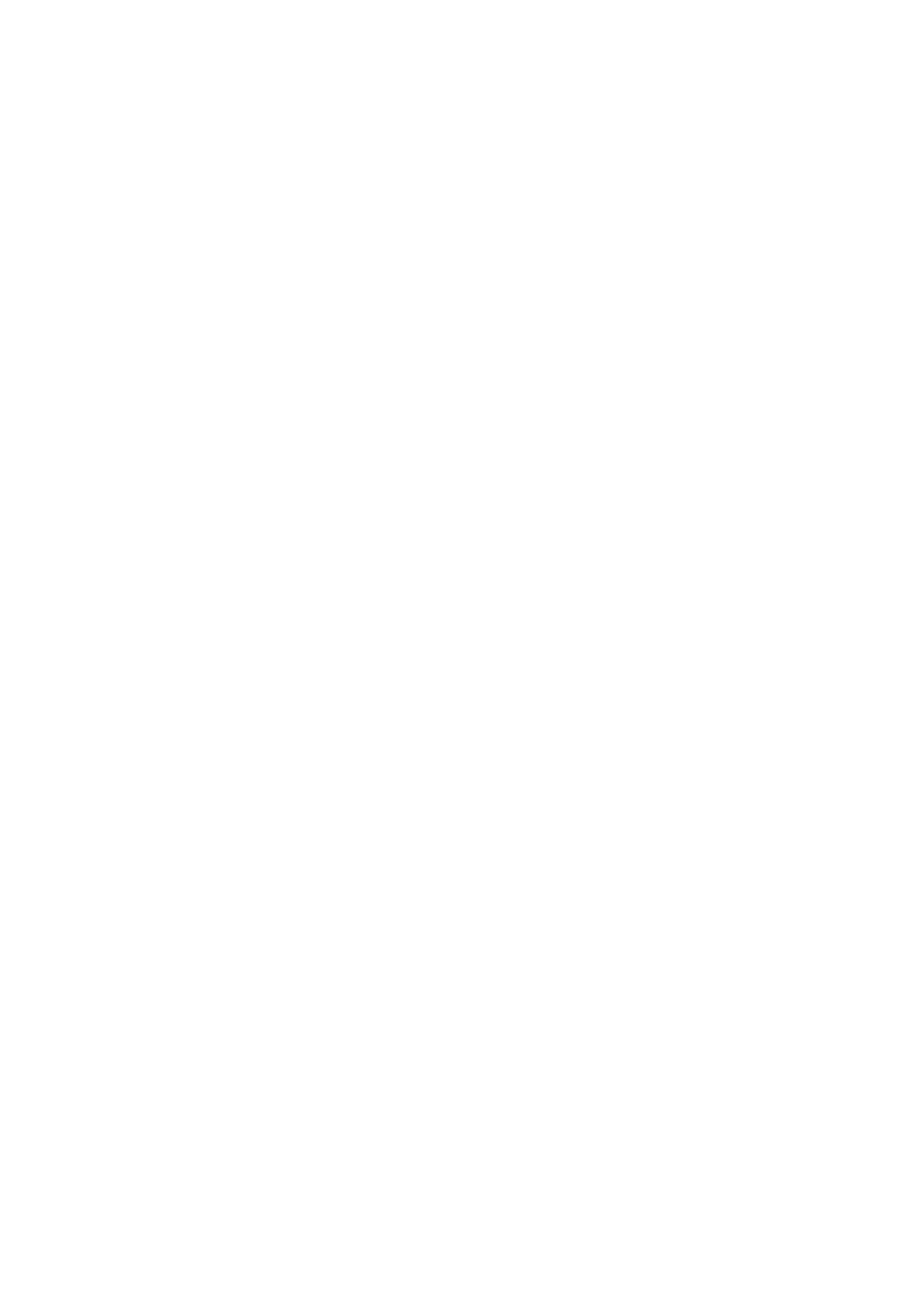## Western Australia

# **Debt Collectors Licensing Regulations 1964**

## **Contents**

| 1.  | Citation                                           |   |
|-----|----------------------------------------------------|---|
| 2.  | Forms                                              | 1 |
| 3.  | Application by corporation                         |   |
| 4.  | Fees                                               | 1 |
| 5.  | Transfer of licence                                | 2 |
| 6.  | Prescribed period for issue of licence             | 4 |
| 6A. | Prescribed period for renewal of licence           | 4 |
| 7.  | Duplicate licence                                  | 5 |
| 8.  | Fidelity bond                                      | 5 |
| 9.  | Surrender of licence                               | 5 |
| 9A. | Refund of prescribed fee if licence surrendered    | 5 |
| 10. | Non-disclosure by auditor and person appointed by  |   |
|     | Minister                                           | 6 |
| 11. | Offence                                            | 6 |
| 12. | Notification of changes in information relating to |   |
|     | licensee                                           | 7 |
| 13. | Charges by licensee                                |   |
| 14. | Exemptions                                         |   |
| 15. | Penalties                                          | 8 |
| 16. | Infringement notices                               | 8 |

As at 20 May 2022 Version 05-p0-00 page i Published on www.legislation.wa.gov.au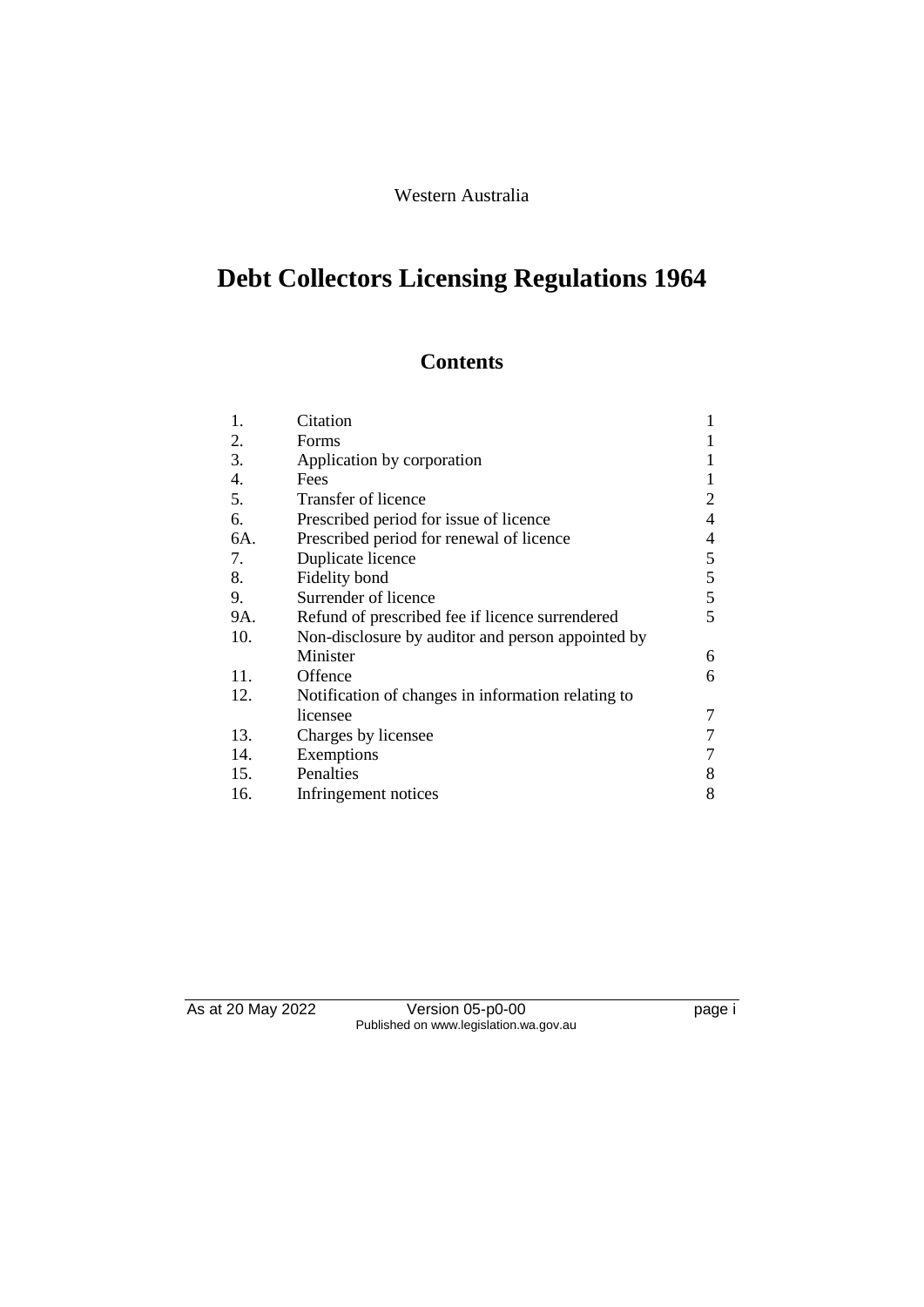#### **Contents**

# **First Schedule Second Schedule Third Schedule — Prescribed offences and modified penalties Notes**

| Compilation table            |    |
|------------------------------|----|
| Uncommenced provisions table | 20 |
| Other notes                  | 20 |

# **Defined terms**

page ii Version 05-p0-00 As at 20 May 2022 Published on www.legislation.wa.gov.au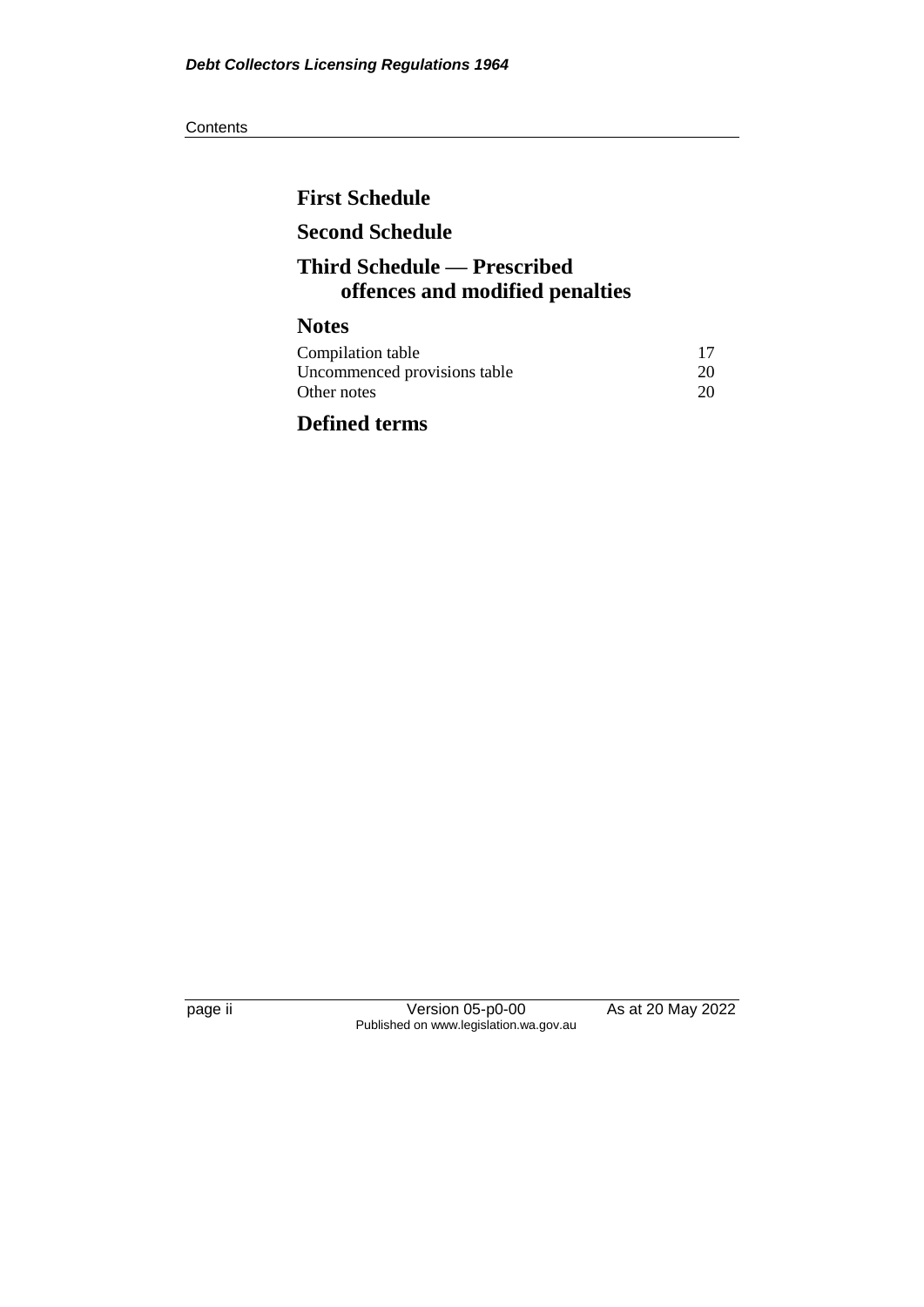Debt Collectors Licensing Act 1964

# **Debt Collectors Licensing Regulations 1964**

## **1. Citation**

- (1) These regulations may be cited as the *Debt Collectors Licensing Regulations 1964*.
- (2) In these regulations the *Act* means the *Debt Collectors Licensing Act 1964*, and if that Act is amended, includes that Act as amended from time to time.

## **2. Forms**

The forms set out in the First Schedule shall be used for the several purposes to which they are respectively applicable, and shall contain the particulars, indicated by the forms respectively with such variations as circumstances may require.

## **3. Application by corporation**

Every application under the Act by a corporation shall be signed on behalf of the corporation by its manager, secretary or other governing officer, by whatever name called.

*[Regulation 3 inserted: Gazette 26 Sep 1975 p. 3725.]*

## **4. Fees**

- *[(1A) deleted]*
	- (1) The fee payable for a matter set out in column 1 of the Table is the fee set out opposite the matter in column 2.

As at 20 May 2022 Version 05-p0-00 Page 1 Published on www.legislation.wa.gov.au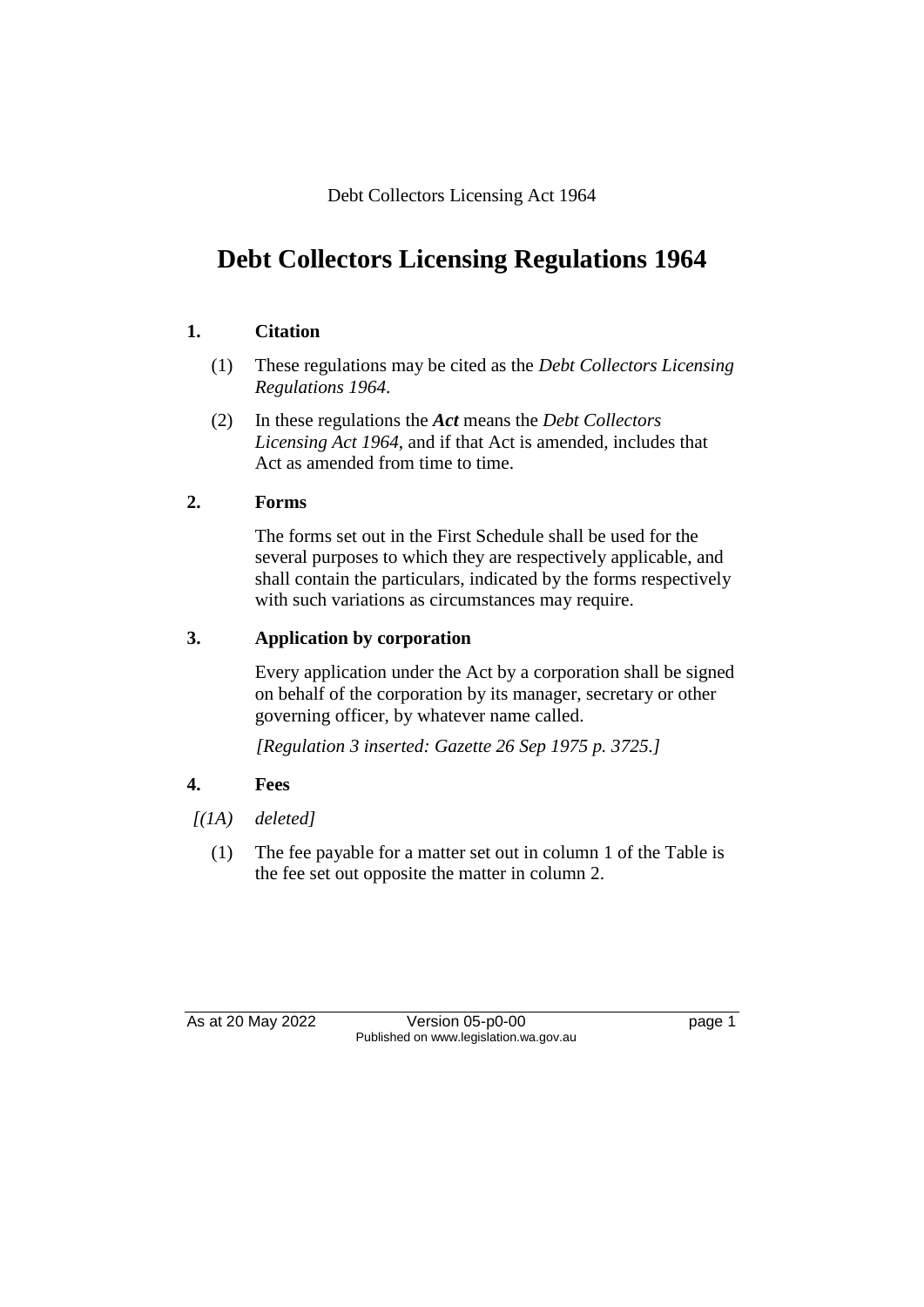| וחו<br>d |
|----------|
|----------|

| <b>Item</b> | Column 1<br><b>Matter</b>                                        | Column <sub>2</sub><br>Fee $(\$)$ |
|-------------|------------------------------------------------------------------|-----------------------------------|
| 1.          | Issue or renewal of<br>licence                                   | 2 5 2 5 .3 5                      |
| 2.          | Transfer of licence                                              | 361.00                            |
| 3.          | Issue of duplicate<br>licence                                    | 29.50                             |
| 4.          | Inspection of<br>register kept under<br>section 12 of the<br>Act | 11.80                             |

(2) For the purposes of section  $10A(4)(b)$  of the Act, the amount prescribed by way of penalty for a late renewal application is 25% of the renewal fee.

*[Regulation 4 inserted: Gazette 23 Jun 2015 p. 2171; amended: Gazette 3 Jun 2016 p. 1757; 23 Jun 2017 p. 3236; 27 Jun 2017 p. 3410; 25 Jun 2018 p. 2338; 25 Jun 2019 p. 2191-2; 18 Jun 2019 p. 2096; SL 2020/196 r. 19; SL 2021/86 r. 25.]*

*[4A. Deleted: SL 2021/86 r. 26.]*

## **5. Transfer of licence**

- (1) A licensee may, at any time during the currency of his licence, apply to the Commissioner for the transfer of the licence to a person qualified to hold the licence and on receipt of the application the Commissioner shall as soon as practicable notify the Commissioner of Police of the fact.
- (2) The application for the transfer of the licence signed by the licensee and by the proposed transferee shall be lodged in the

page 2 Version 05-p0-00 As at 20 May 2022 Published on www.legislation.wa.gov.au

**r. 5**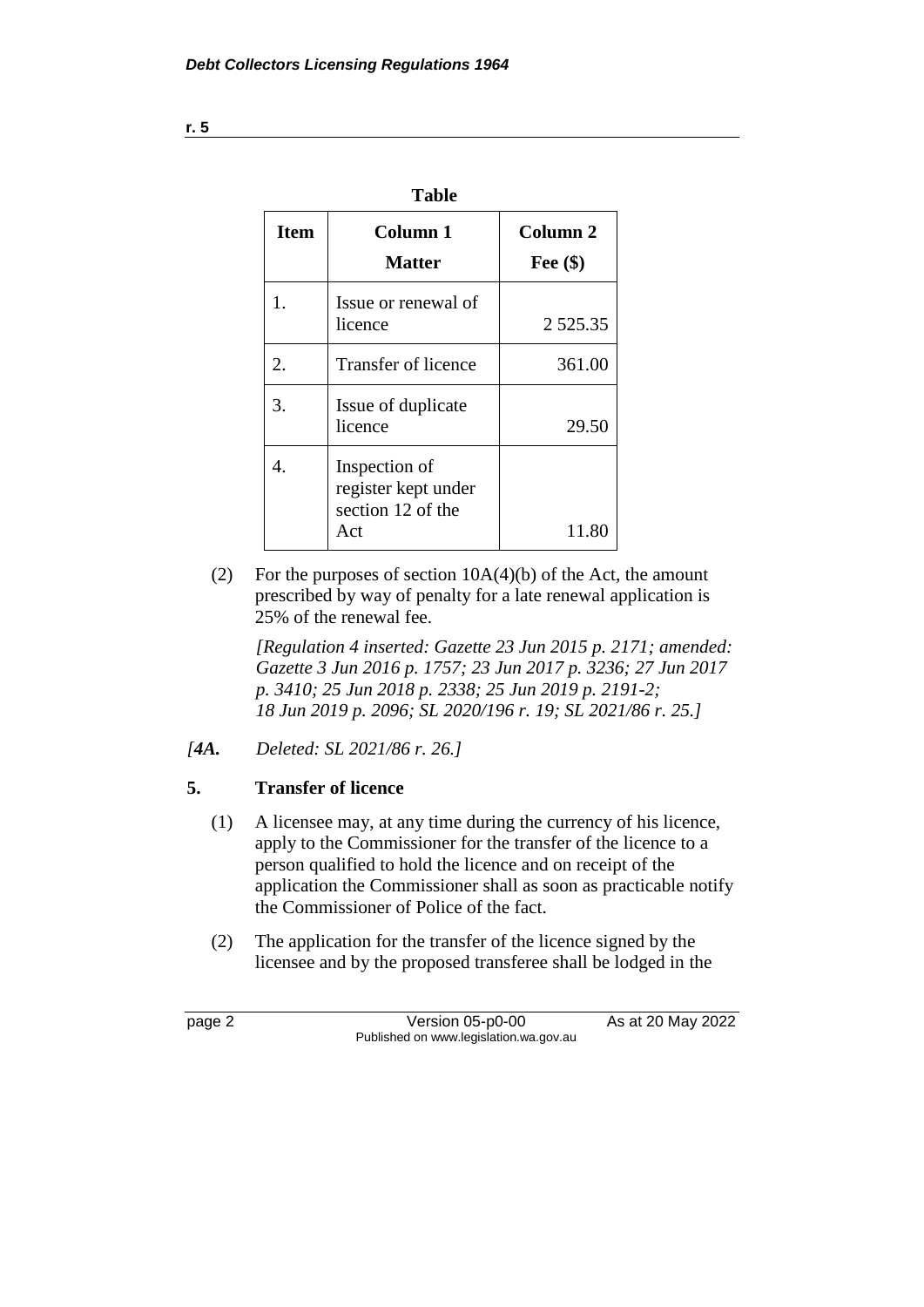approved form with the Commissioner and shall be accompanied by —

- (a) the licence; and
- (b) testimonials as to the character of the proposed licensee signed by not less than 3 reputable persons; and
- (c) the fee prescribed under regulation 4; and
- (d) a fidelity bond in the prescribed form or approved security in the appropriate sum as required by section 20 of the Act in respect of the proposed transferee as if the proposed transferee were an applicant for a licence.
- (3) Instead of lodging a fidelity bond or approved security there may be lodged in the case where a fidelity bond already lodged by the licensee is a fidelity bond in the prescribed form or the licensee has lodged an approved security, an undertaking in writing by the surety under the bond or security to hold itself or himself, as the case may be, liable thereunder in respect of the proposed transferee as if the fidelity bond or approved security were lodged in respect of the proposed transferee.
- (4) If the Commissioner is satisfied that the proposed transferee  $is$  —
	- (a) of good fame and character; and
	- (b) a fit and proper person to be a licensee; and
	- (c) of the age of 21 years or more,

the Commissioner may transfer the licence to him and thereupon the transferee shall, during the currency of the licence, be deemed to be the holder of the licence.

- (5) Where the proposed transferee is a corporation any reference in subregulation (4) to the proposed transferee shall be read and construed as a reference to the directors of the corporation.
- (6) Upon the transfer of a licence the Commissioner shall
	- (a) endorse the licence accordingly; and

As at 20 May 2022 Version 05-p0-00 Page 3 Published on www.legislation.wa.gov.au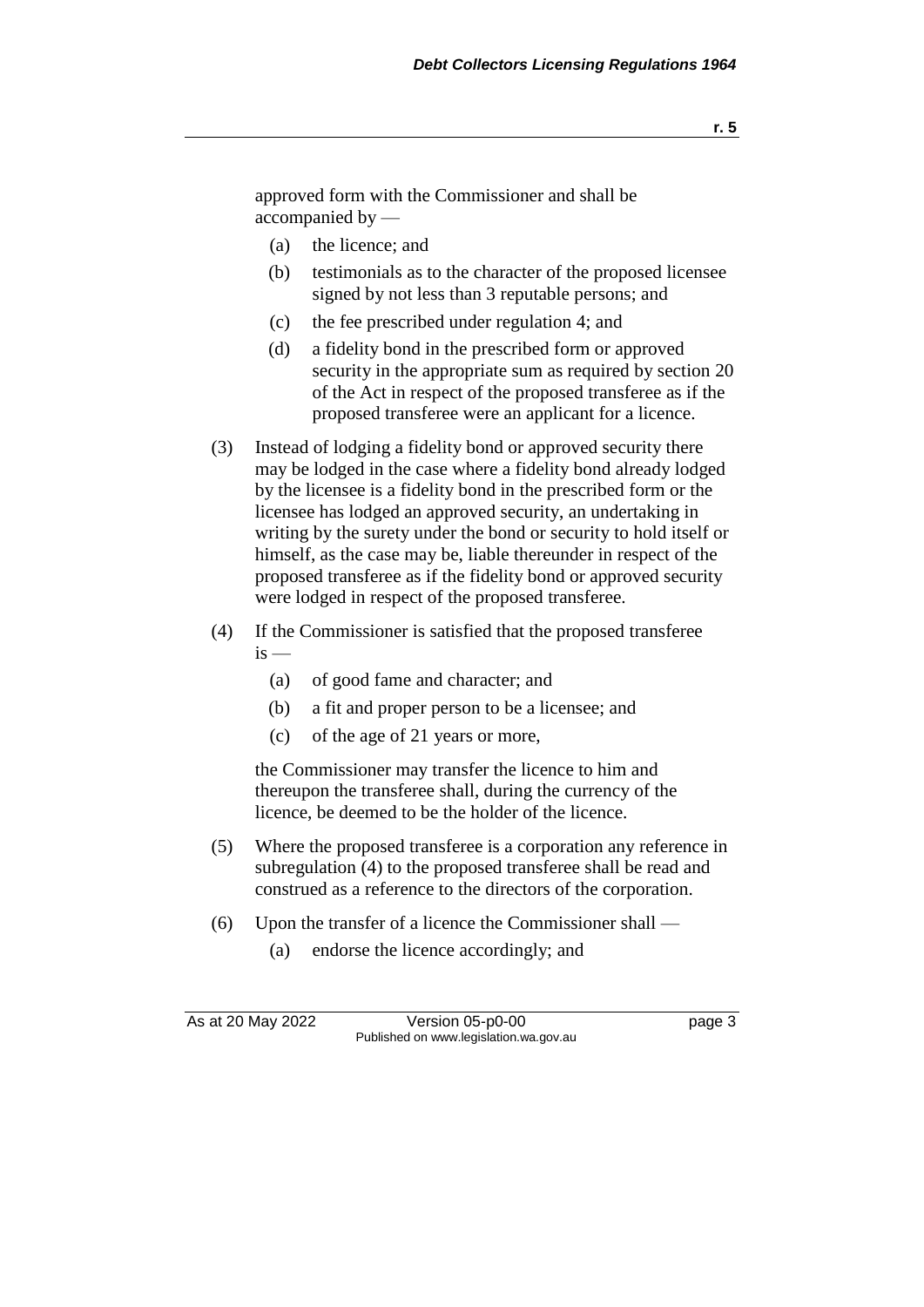- (b) enter the particulars thereof in the register kept by him pursuant to section 12 of the Act; and
- (c) notify the Commissioner of Police of the transfer of the licence.
- (7) Where the application for a transfer of a licence is not granted or the application is withdrawn the amount of the prescribed fee shall be refunded to the applicant.

*[Regulation 5 amended: Gazette 30 Dec 2004 p. 6915-16; 22 Sep 2006 p. 4102; 27 Jun 2017 p. 3411.]*

#### **6. Prescribed period for issue of licence**

For the purposes of section 10A(1) of the Act, the prescribed period for a licence that is issued is 3 years.

*[Regulation 6 inserted: Gazette 27 Jun 2017 p. 3411.]*

#### **6A. Prescribed period for renewal of licence**

 $(1)$  In this regulation —

*transition period* means the period commencing on the day on which the *Licensing Provisions Amendment Act 2016* section 13 comes into operation and ending 12 months after that day.

- (2) For the purposes of section 10A(1) of the Act, the prescribed period for a licence that is renewed is 3 years.
- (3) However, if an application for renewal of a licence is made during the transition period, the prescribed period for the renewed licence is as follows —
	- (a) for a licence that expires between 1 January and 30 April — a period of 3 years;
	- (b) for a licence that expires between 1 May and 31 August — a period of 2 years;
	- (c) for a licence that expires between 1 September and 31 December — a period of 1 year.

*[Regulation 6A inserted: Gazette 27 Jun 2017 p. 3411.]*

page 4 Version 05-p0-00 As at 20 May 2022 Published on www.legislation.wa.gov.au

**r. 6**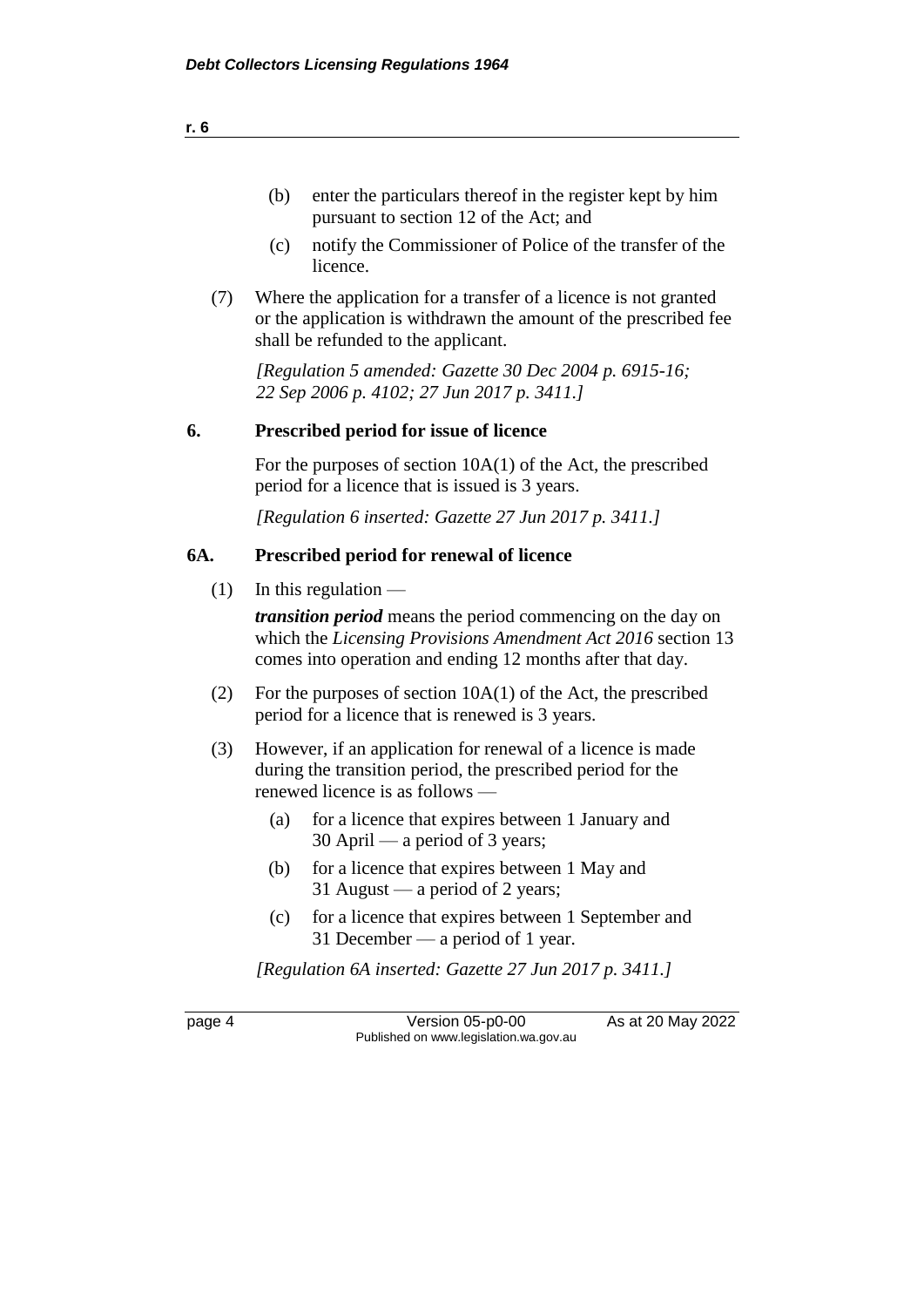#### **r. 7**

### **7. Duplicate licence**

- (1) An application for a duplicate licence under section 9(5) of the Act shall be lodged in the approved form with the Commissioner.
- (2) Where a duplicate licence is issued that licence shall be endorsed as follows —

This licence is issued under section 9(5) of the *Debt Collectors Licensing Act 1964*, in substitution for licence number ...............

*[Regulation 7 amended: Gazette 30 Dec 2004 p. 6916; 27 Jun 2017 p. 3411.]*

## **8. Fidelity bond**

The fidelity bond required to be lodged prior to the issue by the Commissioner of a licence or a transfer thereof shall be in or to the effect of the Second Schedule.

*[Regulation 8 amended: Gazette 30 Dec 2004 p. 6916.]*

#### **9. Surrender of licence**

A licensee may at any time during the currency of his licence surrender the licence by letter under his hand addressed to the Commissioner notifying the Commissioner that he desires, as from the date specified therein, to surrender the licence and enclosing the licence with the letter.

*[Regulation 9 amended: Gazette 30 Dec 2004 p. 6916.]*

#### **9A. Refund of prescribed fee if licence surrendered**

 $(1)$  In this regulation —

*surrendered licence* means a licence that is surrendered under regulation 9.

(2) The Commissioner must, on application by a person who was the holder of a surrendered licence, refund to the person an amount of the prescribed fee paid for the licence that, in the

As at 20 May 2022 Version 05-p0-00 Page 5 Published on www.legislation.wa.gov.au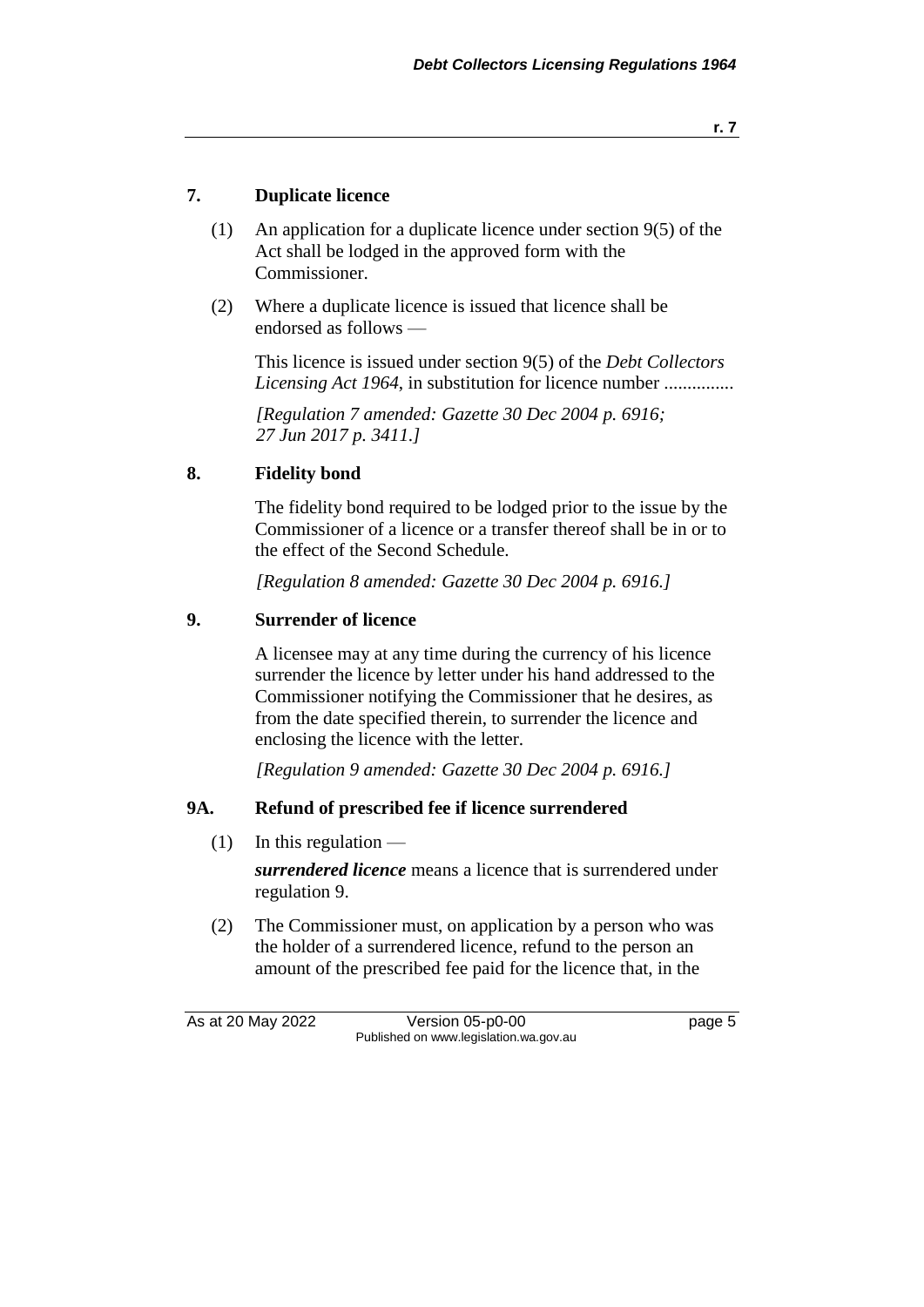Commissioner's opinion, relates to the period between the day the licence is surrendered and the day the licence would have expired.

*[Regulation 9A inserted: Gazette 27 Jun 2017 p. 3412.]*

### **10. Non-disclosure by auditor and person appointed by Minister**

- (1) Except as provided in this regulation an auditor or person appointed by the Minister shall not divulge to any person or in any proceedings, any information that he has obtained in the course of conducting an audit or examination pursuant to the Act.
- (2) An auditor or person appointed by the Minister is not guilty of a breach of this regulation by disclosing any information —
	- (a) by means of or in any report made pursuant to the Act or to the Minister; or
	- (b) in or for the purposes of any legal proceedings arising out of any such report or instituted in connection with the trust accounts of a debt collector to whom the information relates; or
	- (c) to any surety under a fidelity bond or approved security given in respect of a debt collector either verbally or in writing if the disclosure is first approved by the Minister.

#### **11. Offence**

A licensee shall not use directly or indirectly in the conduct or carrying on of his business as a debt collector, any vehicle of whatever kind on which is painted, affixed or otherwise exhibited —

- (a) the fact that he is a debt collector; or
- (b) the words, "debt collector"; or
- (c) any words importing or likely to import that he carries on the business of a debt collector.

page 6 Version 05-p0-00 As at 20 May 2022 Published on www.legislation.wa.gov.au

**r. 10**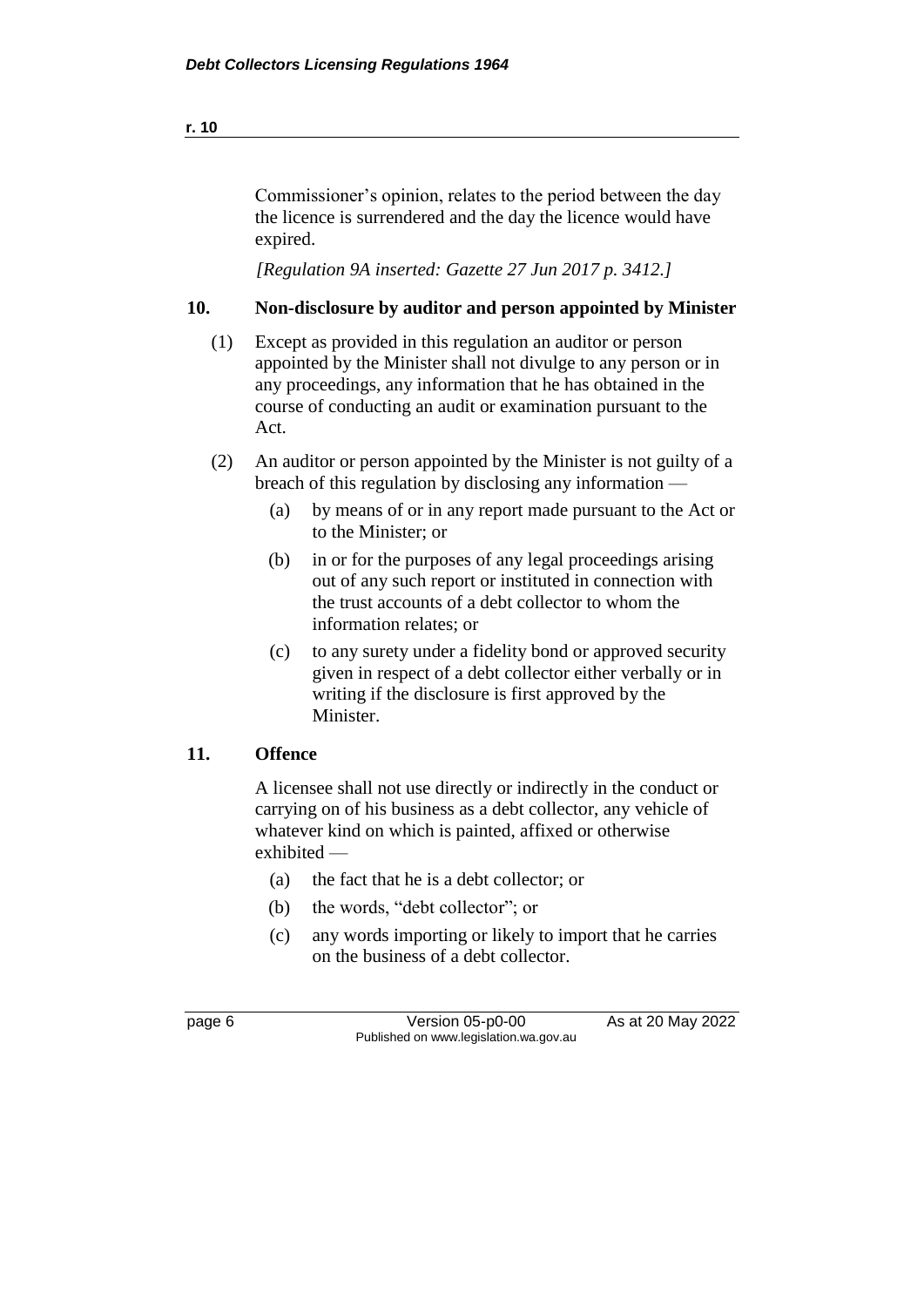#### **12. Notification of changes in information relating to licensee**

- (1) A licensee must give a notice in writing to the Commissioner if there is a change in any of the following information relating to the licensee —
	- (a) the name of the licensee;
	- (b) the address of the place of business of the licensee;
	- (c) if the licensee is a natural person the residential address of the licensee;
	- (d) if the licensee is a corporation the directors of the licensee.
- (2) Notice must be given within 14 days after the change in the information relating to the licensee.
- (3) On receipt of a notice, the Commissioner must update the information in the register relating to the licensee accordingly.

*[Regulation 12 inserted: Gazette 27 Jun 2017 p. 3412.]*

## **13. Charges by licensee**

A licensee may charge, recover or receive from any debtor of a creditor for or in connection with the collection of a debt from the debtor on behalf of the creditor where the debt is paid by instalments a sum of 50 cents or a sum not exceeding 2½% of the amount of the debt, whichever is the greater amount.

## **14. Exemptions**

- (1) The provisions of the Act do not apply to a person who, in the course of carrying on business either on his own account or in conjunction with another, collects debts being moneys owing to another person under a mortgage or bill of sale or contract for the sale or letting of land or of a business, if —
	- (a) authority to make the collection is, in each case, to the knowledge of the debtor concerned, conferred on the person collecting the debt at or before the time when the

As at 20 May 2022 Version 05-p0-00 Page 7 Published on www.legislation.wa.gov.au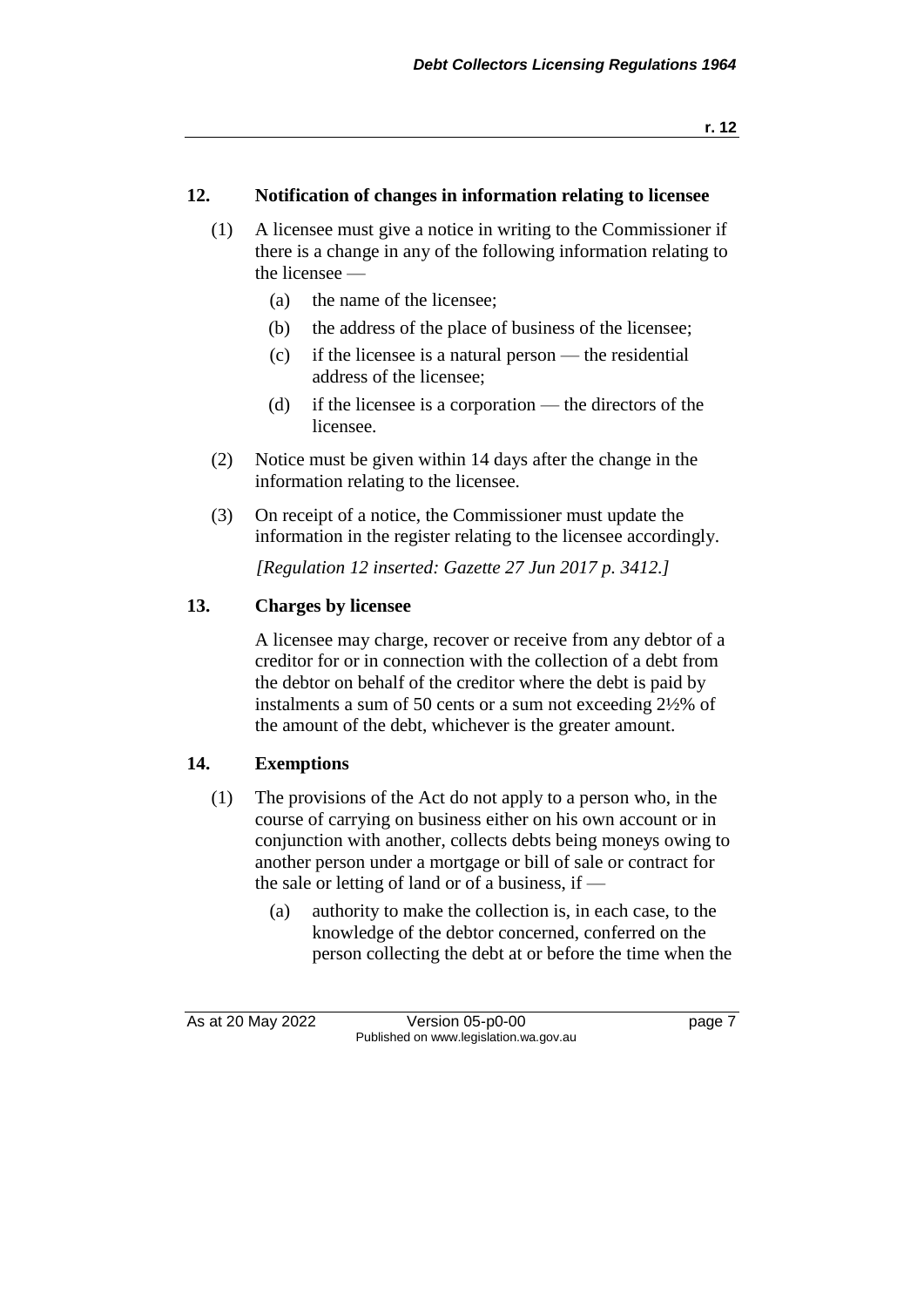debt becomes due and payable or within one month thereafter; and

- (b) that person is not otherwise a debt collector within the meaning of the Act; and
- (c) that person does not himself, or by any person employed by him in the ordinary course of his business, prepare or issue or take any active part in the preparation or issue of any court process for the recovery of any of those debts.
- (2) Where a licensee carries on the business of a debt collector in partnership with any person, that person is exempt from the provisions of section 5 of the Act, so far as those provisions apply to that business or any of the functions of a debt collector performed by that person in relation to that business, so long as the licensee remains a licensee and a partner of that person.

*[Regulation 14 inserted: Gazette 12 Oct 1965 p. 3515; amended: Gazette 6 Jan 1966 p. 1.]*

## **15. Penalties**

A person who commits a breach of these regulations is guilty of an offence against the regulations and is liable to a penalty not exceeding \$200.

## **16. Infringement notices**

- (1) The offences specified in the Third Schedule are offences for which an infringement notice may be issued under Part 2 of the *Criminal Procedure Act 2004*.
- (2) The modified penalty specified opposite an offence in the Third Schedule is the modified penalty for that offence for the purposes of section 5(3) of the *Criminal Procedure Act 2004*.
- (3) The Commissioner may, in writing, appoint persons or classes of persons to be authorised officers or approved officers for the purposes of Part 2 of the *Criminal Procedure Act 2004*.

page 8 Version 05-p0-00 As at 20 May 2022 Published on www.legislation.wa.gov.au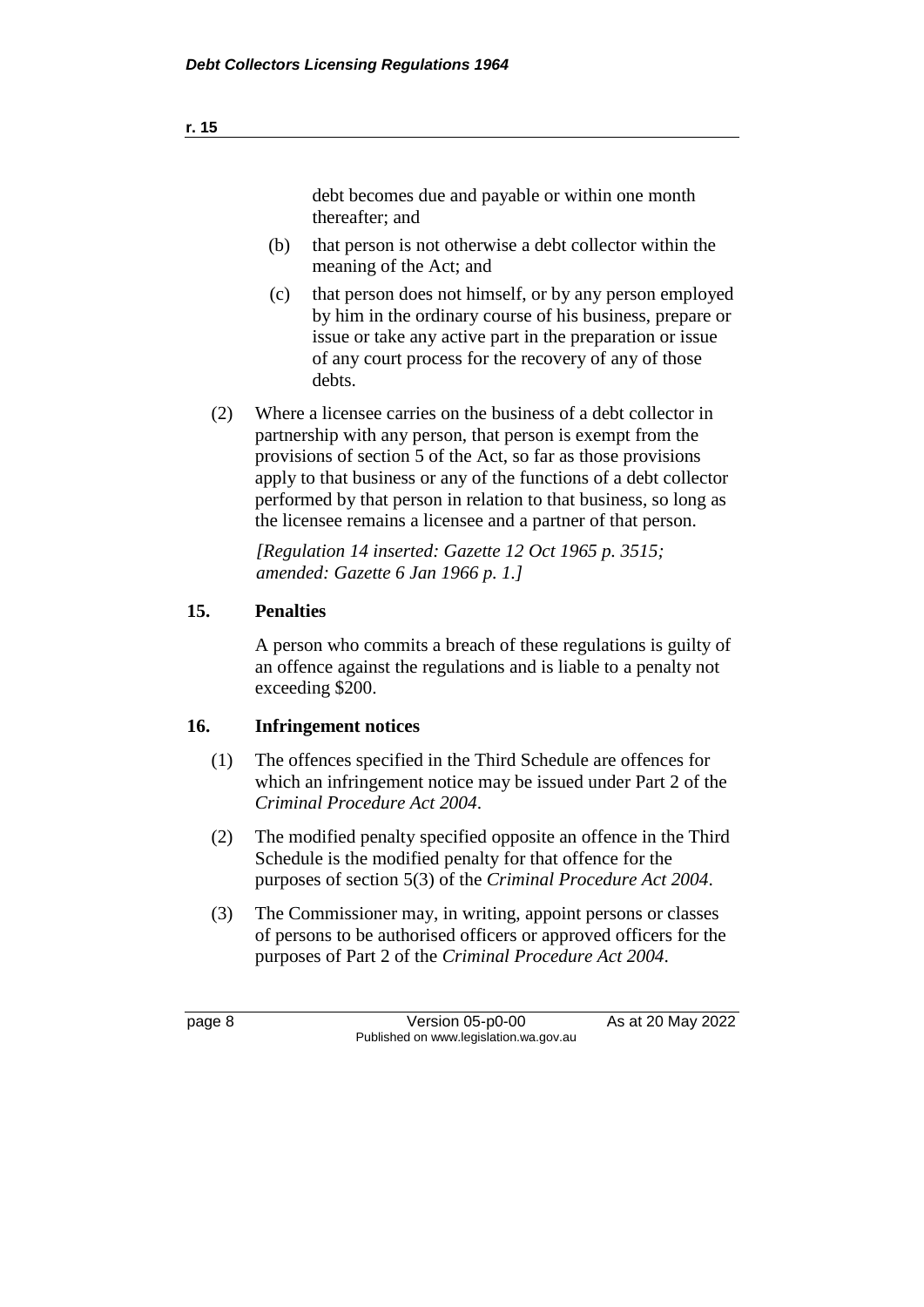(4) The Commissioner is to issue to each authorised officer a certificate, badge or identity card identifying the officer as a person authorised to issue infringement notices.

*[Regulation 16 inserted: Gazette 22 Sep 2006 p. 4102.]*

As at 20 May 2022 Version 05-p0-00 page 9 Published on www.legislation.wa.gov.au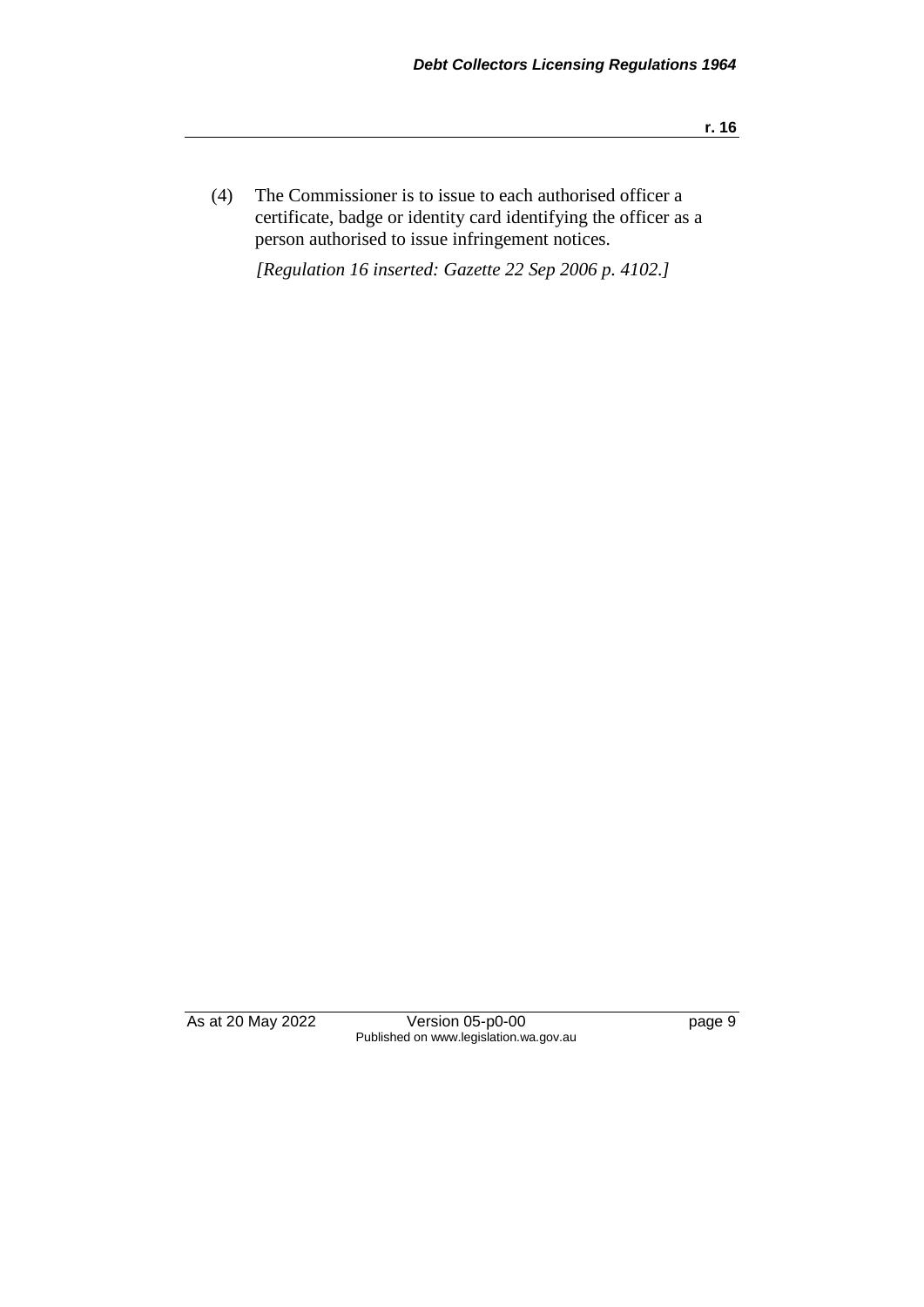**Form 4**

## **First Schedule**

*[Forms 1 and 2 deleted: Gazette 27 Jun 2017 p. 3412.]*

*[Form 3 deleted: Gazette 30 Dec 2004 p. 6917.]*

#### **Form 4**

*Debt Collectors Licensing Act 1964*

#### NOTIFICATION TO COMMISSIONER OF POLICE

| Name of<br>Licensee | Place of<br>Abode | Sole or<br>Principal<br>Place of<br><b>Business</b> | Licence No.<br>and Expiry<br>Date | Date of Issue,<br>Renewal or<br>Cancellation | Action<br>Notified* |
|---------------------|-------------------|-----------------------------------------------------|-----------------------------------|----------------------------------------------|---------------------|
|                     |                   |                                                     |                                   |                                              |                     |

\* Issue, renewal, cancellation or surrender or notification of change of place of business or transfer of licence.

> ...................................................................... Commissioner for Consumer Protection <sup>1</sup>

*[Form 4 amended: Gazette 30 Dec 2004 p. 6917; 12 Jan 2007 p. 47.]*

*[Forms 5 and 6 deleted: Gazette 27 Jun 2017 p. 3412.]*

page 10 Version 05-p0-00 As at 20 May 2022 Published on www.legislation.wa.gov.au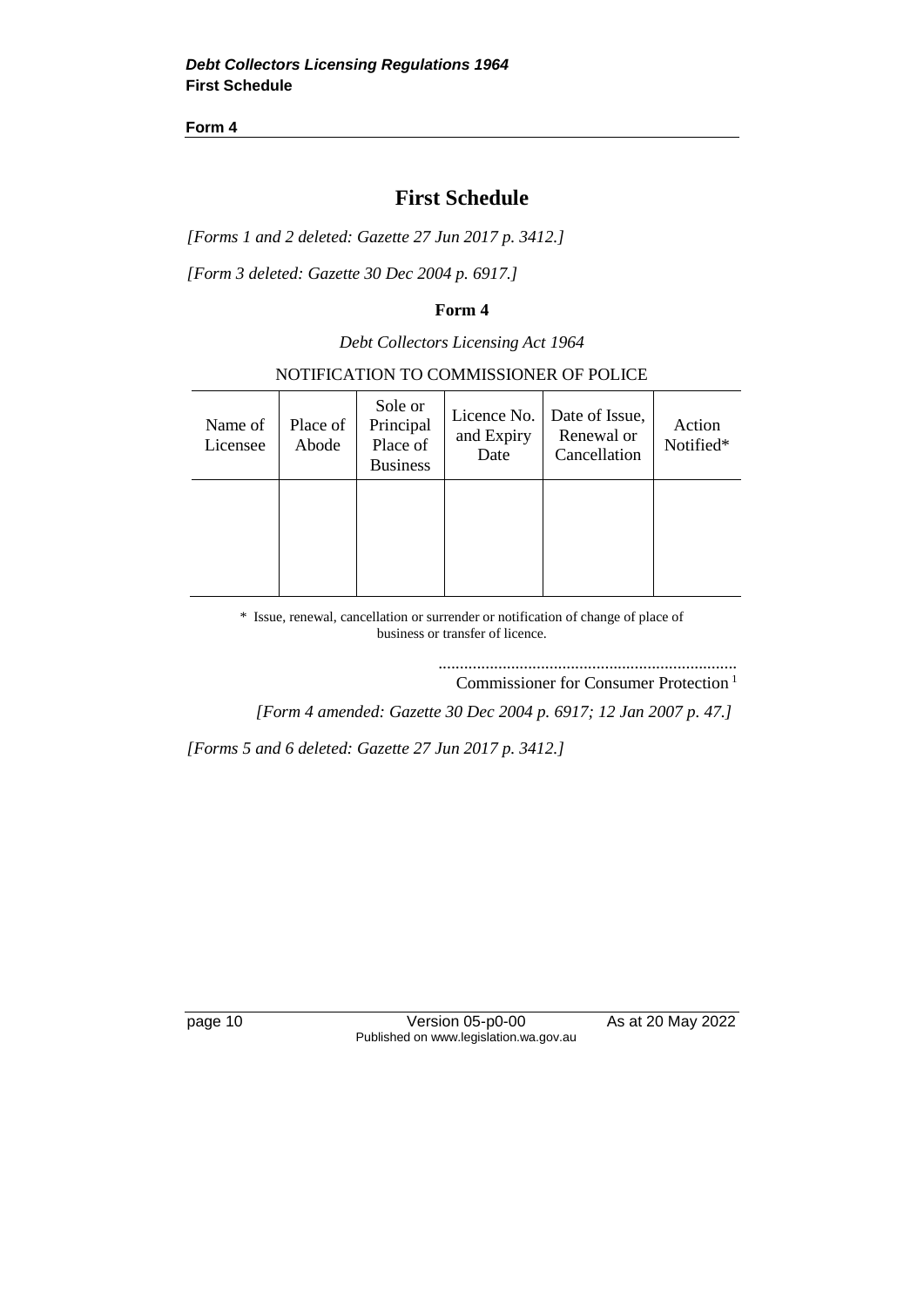**Form 7**

#### **Form 7**

| Debt Collectors Licensing Act 1964 |                                                                       | Infringement      |  |
|------------------------------------|-----------------------------------------------------------------------|-------------------|--|
| <b>Infringement notice</b>         |                                                                       | notice no.        |  |
| Alleged                            | Family name<br>Name:                                                  |                   |  |
| offender                           | Given names                                                           |                   |  |
|                                    | Company name __<br>or                                                 |                   |  |
|                                    |                                                                       | ACN               |  |
|                                    | <b>Address</b>                                                        |                   |  |
|                                    |                                                                       | Postcode          |  |
| <b>Alleged</b>                     | Description of offence                                                |                   |  |
| offence                            |                                                                       |                   |  |
|                                    | Debt Collectors Licensing Act 1964 s.                                 |                   |  |
|                                    | Debt Collectors Licensing Regulations 1964 r.                         |                   |  |
|                                    | /20<br>Date                                                           | Time<br>a.m./p.m. |  |
|                                    | Modified penalty \$                                                   |                   |  |
| <b>Officer</b>                     | Name                                                                  |                   |  |
| issuing notice                     | Signature                                                             |                   |  |
|                                    | Office                                                                |                   |  |
| Date                               | /20<br>Date of notice                                                 |                   |  |
| <b>Notice to</b>                   | It is alleged that you have committed the above offence.              |                   |  |
| alleged                            | If you do not want to be prosecuted in court for the offence, pay the |                   |  |
| offender                           | modified penalty within 28 days after the date of this notice.        |                   |  |
|                                    | How to pay                                                            |                   |  |
|                                    | By post: Send a cheque or money order (payable to 'Approved           |                   |  |
|                                    | Officer — Debt Collectors Licensing Act 1964') to:                    |                   |  |
|                                    | Approved Officer - Debt Collectors Licensing Act 1964                 |                   |  |
|                                    | Department of Mines, Industry Regulation and Safety                   |                   |  |
|                                    | Locked Bag 14 Cloisters Square<br>Perth WA 6850                       |                   |  |
|                                    | In person: Pay the cashier at:                                        |                   |  |
|                                    | Department of Mines, Industry Regulation and Safety                   |                   |  |
|                                    | [street address to be inserted]                                       |                   |  |
|                                    |                                                                       |                   |  |
|                                    | If you do not pay the modified penalty within 28 days, you may be     |                   |  |
|                                    | prosecuted or enforcement action may be taken under the Fines,        |                   |  |
|                                    | Penalties and Infringement Notices Enforcement Act 1994. Under        |                   |  |
|                                    | that Act, some or all of the following action may be taken $-$ your   |                   |  |
|                                    | driver's licence may be suspended, your vehicle licence may be        |                   |  |
|                                    | suspended or cancelled, you may be disqualified from holding or       |                   |  |
|                                    | obtaining a driver's licence or vehicle licence, your vehicle may be  |                   |  |
|                                    | immobilised or have its number plates removed, your details may       |                   |  |
|                                    | be published on a website, your earnings or bank accounts may be      |                   |  |
|                                    | garnished, and your property may be seized and sold.                  |                   |  |

As at 20 May 2022 Version 05-p0-00 page 11 Published on www.legislation.wa.gov.au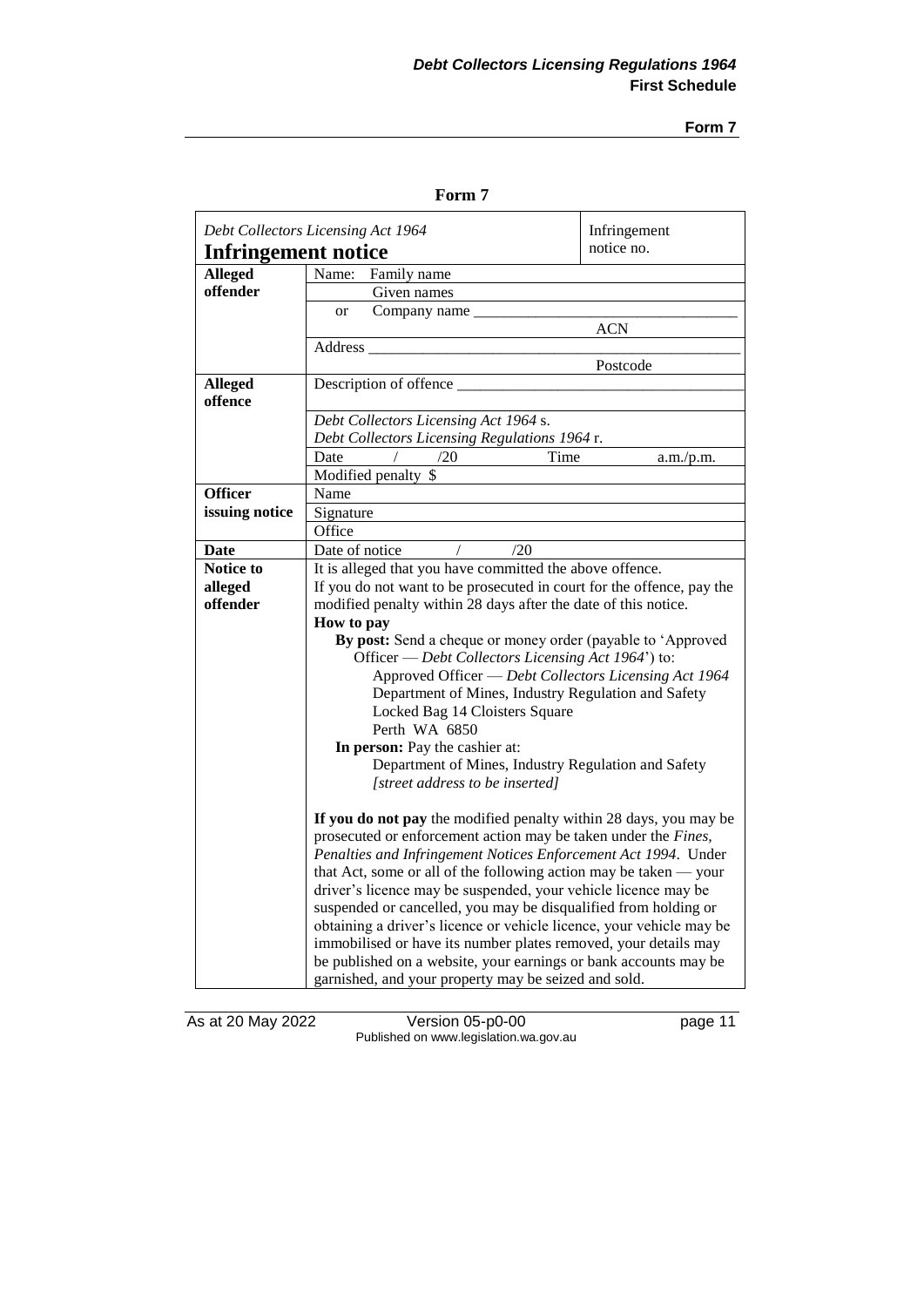#### **Form 8**

| If you need more time to pay the modified penalty, you can apply<br>for an extension of time by writing to the Approved Officer at the<br>above postal address. |
|-----------------------------------------------------------------------------------------------------------------------------------------------------------------|
| If you want this matter to be dealt with by prosecution in court,                                                                                               |
| sign here                                                                                                                                                       |
| and post this notice to the Approved Officer at the above postal                                                                                                |
| address within 28 days after the date of this notice.                                                                                                           |

*[Form 7 inserted by Gazette 22 Sep 2006 p. 4103; amended by Gazette 20 Aug 2013 p. 3828; 2 Oct 2018 p. 3795; SL 2020/163 r. 20.]*

**Form 8**

| Debt Collectors Licensing Act 1964 |                                                                                                                                                                                                                                | Withdrawal no. |  |  |
|------------------------------------|--------------------------------------------------------------------------------------------------------------------------------------------------------------------------------------------------------------------------------|----------------|--|--|
|                                    | Withdrawal of infringement notice                                                                                                                                                                                              |                |  |  |
| <b>Alleged</b>                     | Name: Family name                                                                                                                                                                                                              |                |  |  |
| offender                           | Given names                                                                                                                                                                                                                    |                |  |  |
|                                    | Company name<br><sub>or</sub>                                                                                                                                                                                                  |                |  |  |
|                                    |                                                                                                                                                                                                                                | <b>ACN</b>     |  |  |
|                                    | Address and the state of the state of the state of the state of the state of the state of the state of the state of the state of the state of the state of the state of the state of the state of the state of the state of th |                |  |  |
|                                    |                                                                                                                                                                                                                                | Postcode       |  |  |
| <b>Infringement</b>                | Infringement notice no.                                                                                                                                                                                                        |                |  |  |
| notice                             | Date of issue<br>/20                                                                                                                                                                                                           |                |  |  |
| <b>Alleged offence</b>             |                                                                                                                                                                                                                                |                |  |  |
|                                    |                                                                                                                                                                                                                                |                |  |  |
|                                    | Debt Collectors Licensing Act 1964 s.                                                                                                                                                                                          |                |  |  |
|                                    | Debt Collectors Licensing Regulations 1964 r.                                                                                                                                                                                  |                |  |  |
|                                    | Time<br>Date<br>/20                                                                                                                                                                                                            | a.m./p.m.      |  |  |
| <b>Officer</b>                     | Name                                                                                                                                                                                                                           |                |  |  |
| withdrawing                        | Signature                                                                                                                                                                                                                      |                |  |  |
| notice                             | Office                                                                                                                                                                                                                         |                |  |  |
| <b>Date</b>                        | Date of withdrawal<br>/20                                                                                                                                                                                                      |                |  |  |
| Withdrawal of                      | The above infringement notice issued against you has been                                                                                                                                                                      |                |  |  |
| infringement                       | withdrawn.                                                                                                                                                                                                                     |                |  |  |
| notice                             | If you have already paid the modified penalty for the alleged                                                                                                                                                                  |                |  |  |
| [*delete                           | offence you are entitled to a refund.                                                                                                                                                                                          |                |  |  |
| whichever<br>is not applicable]    | Your refund is enclosed.<br>$\ast$                                                                                                                                                                                             |                |  |  |
|                                    | <sub>or</sub>                                                                                                                                                                                                                  |                |  |  |

page 12 Version 05-p0-00 As at 20 May 2022 Published on www.legislation.wa.gov.au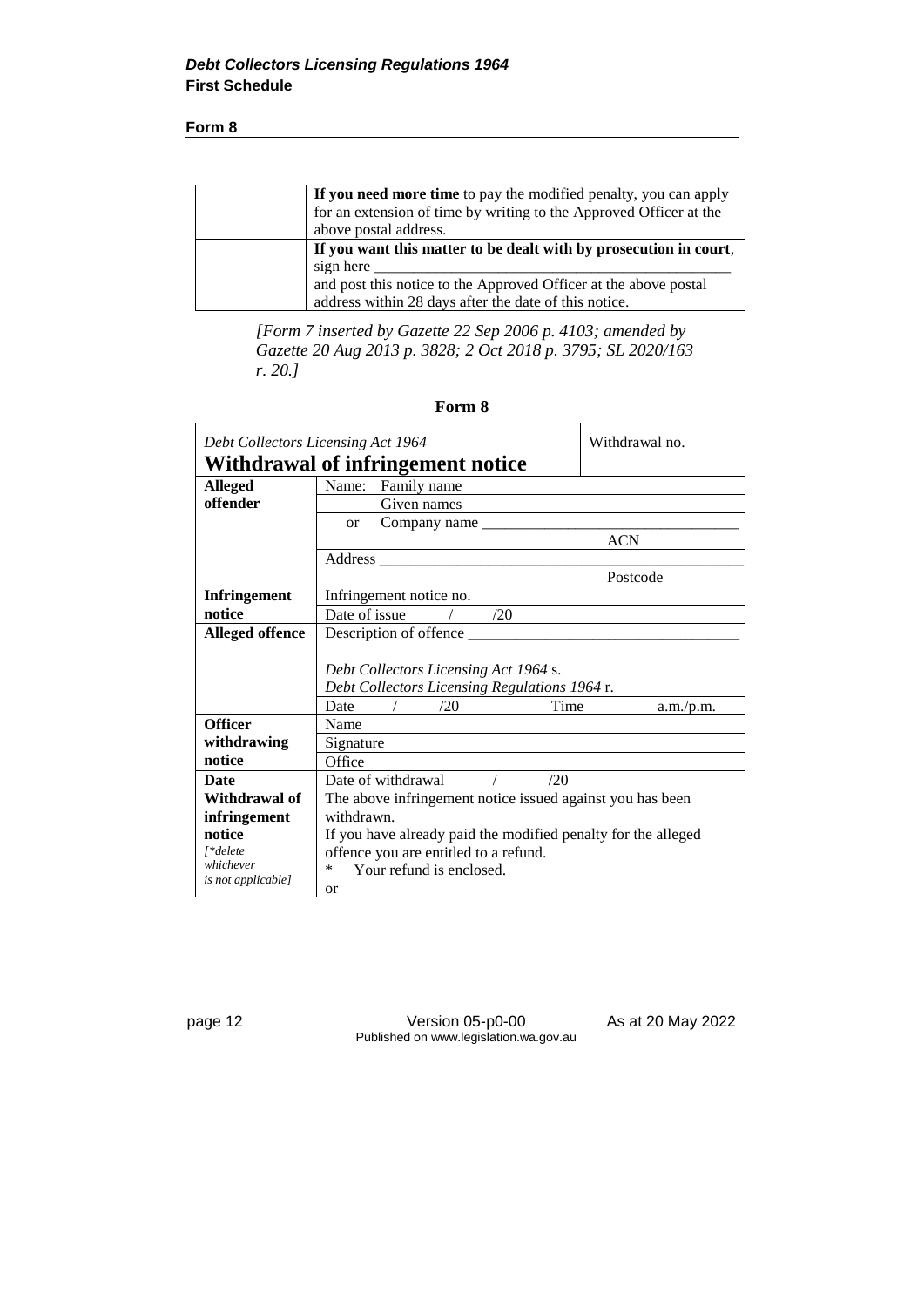| ∗<br>If you have paid the modified penalty but a refund is not<br>enclosed, to claim your refund sign this notice and post it to:<br>Approved Officer — Debt Collectors Licensing Act 1964<br>Department of Mines, Industry Regulation and Safety<br>Locked Bag 14 Cloisters Square<br>Perth WA 6850 |  |
|------------------------------------------------------------------------------------------------------------------------------------------------------------------------------------------------------------------------------------------------------------------------------------------------------|--|
| Signature                                                                                                                                                                                                                                                                                            |  |

*[Form 8 inserted by Gazette 22 Sep 2006 p. 4103-4; amended by Gazette 2 Oct 2018 p. 3795.]*

As at 20 May 2022 Version 05-p0-00 page 13 Published on www.legislation.wa.gov.au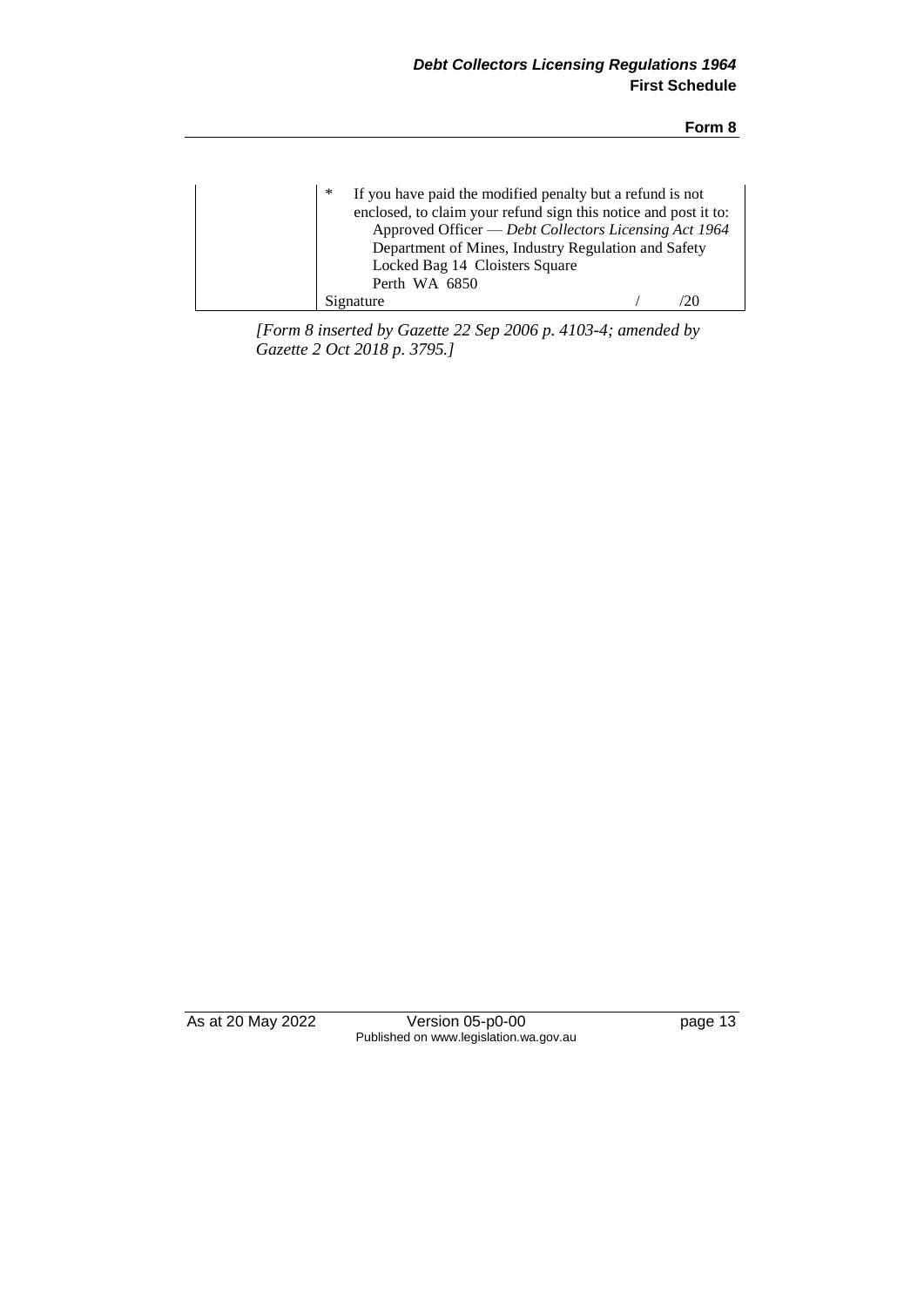## **Second Schedule**

*Debt Collectors Licensing Act 1964*

#### FIDELITY BOND

#### KNOW ALL MEN BY THESE PRESENTS that

(insert name in full of the corporation which is the surety) an incorporated company carrying on the business of insurance in the State of Western Australia (in this bond called "the Surety") is hereby firmly held and bound to Her Most Gracious Majesty Queen Elizabeth II, Her Heirs, Successors and Assigns in the sum of (\$10 000 if the licensee is a corporation or \$6 000 where the licensee is a natural person) to be paid to Her Majesty, Her Heirs, Successors or Assigns for which payment well and truly be made the Surety binds itself and its successors firmly by these presents.

Sealed with our seal

Dated this .......................................... day of ........................................., 20..........

WHEREAS one (name of applicant for a debt collector's licence with his

address and description) ........................................................................................ (in this bond called "the Applicant") is an applicant for the grant of a debt collector's licence under the *Debt Collectors Licensing Act 1964*, and under the provisions of that Act each such applicant is required to lodge with its or his application a fidelity bond for the sum of \$10 000 if the applicant is a corporation and \$6 000 if the applicant is a natural person from some insurance company approved for the purpose by the Minister for the time being administering the Act; and whereas the above bounden Surety has agreed to enter into the above written bond. Now, therefore, the condition of the above written bond is such that if the applicant is granted a debt collector's licence under the *Debt Collectors Licensing Act 1964*, and if from time to time and at all times thereafter the applicant shall duly pay all penalties, damages and costs adjudged against the licensee to whom the bond relates in respect of any act done or omitted by him as a debt collector before the bond is terminated and shall duly observe and comply with all the provisions of that Act and the regulations thereunder with respect to any moneys received by him or it or by any partnership of which he or it is or shall be a member as a debt collector or debt collectors and the applicant shall duly and faithfully account for and pay over to the persons respectively entitled thereto all moneys received by the applicant or by any partnership of which he or it is or shall be a member in the course of his or its business as debt collectors but so that no granting by or on behalf of Her Majesty the Queen or the Minister or any person paying to the

page 14 Version 05-p0-00 As at 20 May 2022 Published on www.legislation.wa.gov.au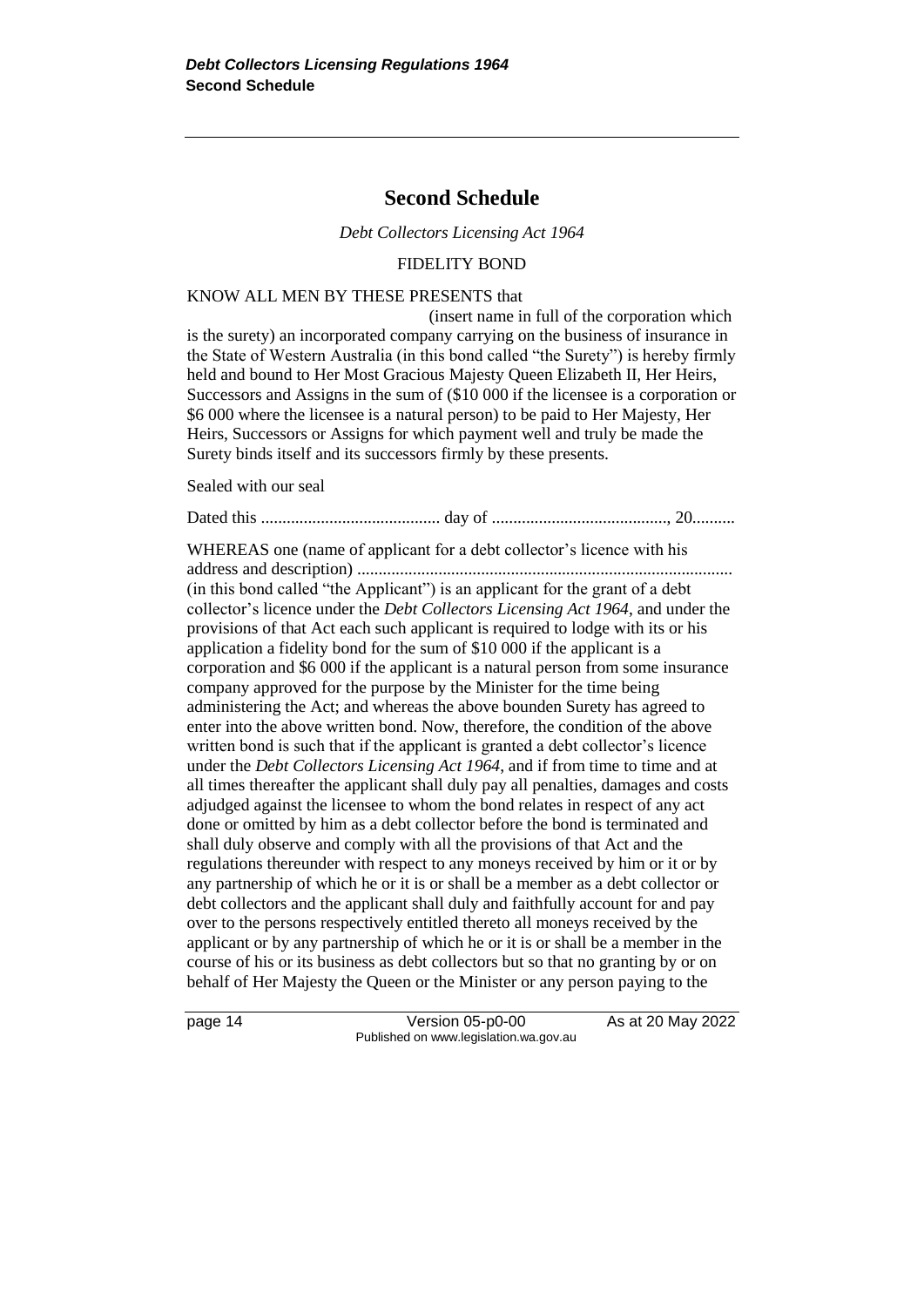applicant or to any such partnership or any employee of the applicant any of those moneys or by or on behalf of any person entitled to any of those moneys or any person employing the applicant or any such partnership as debt collectors, of any time, credit, forbearance or indulgence to the applicant, to any such partnership or employee of the applicant shall in any way release the Surety from liability under the above written bond then the above written bond shall be void but otherwise shall remain in full force and effect, but if the Surety gives notice in writing to the licensee, the Commissioner of Police and to the Commissioner that the Surety desires to be relieved of any further liability thereunder as from the date specified in the notice, being a date not earlier than 30 days from the service of the notice, the obligation of the surety under these presents shall cease as from the date so specified but notwithstanding such determination the Surety shall continue to be liable —

- (a) in respect of all penalties, damages and costs adjudged against the licensee to whom the above written bond relates in respect of any act, done or omitted before the date of the determination of the bond; and
- (b) for the due accounting after the specified date by the licensee to the persons entitled thereto, of all trust money received by the licensee before the specified date.

In witness whereof the Surety has hereunto affixed its Common Seal the day and year above written.

The Common Seal of was hereunto affixed pursuant, etc., in the presence of:

> *[Second Schedule amended: Gazette 30 Dec 2004 p. 6917; 22 Sep 2006 p. 4104.]*

As at 20 May 2022 Version 05-p0-00 Page 15 Published on www.legislation.wa.gov.au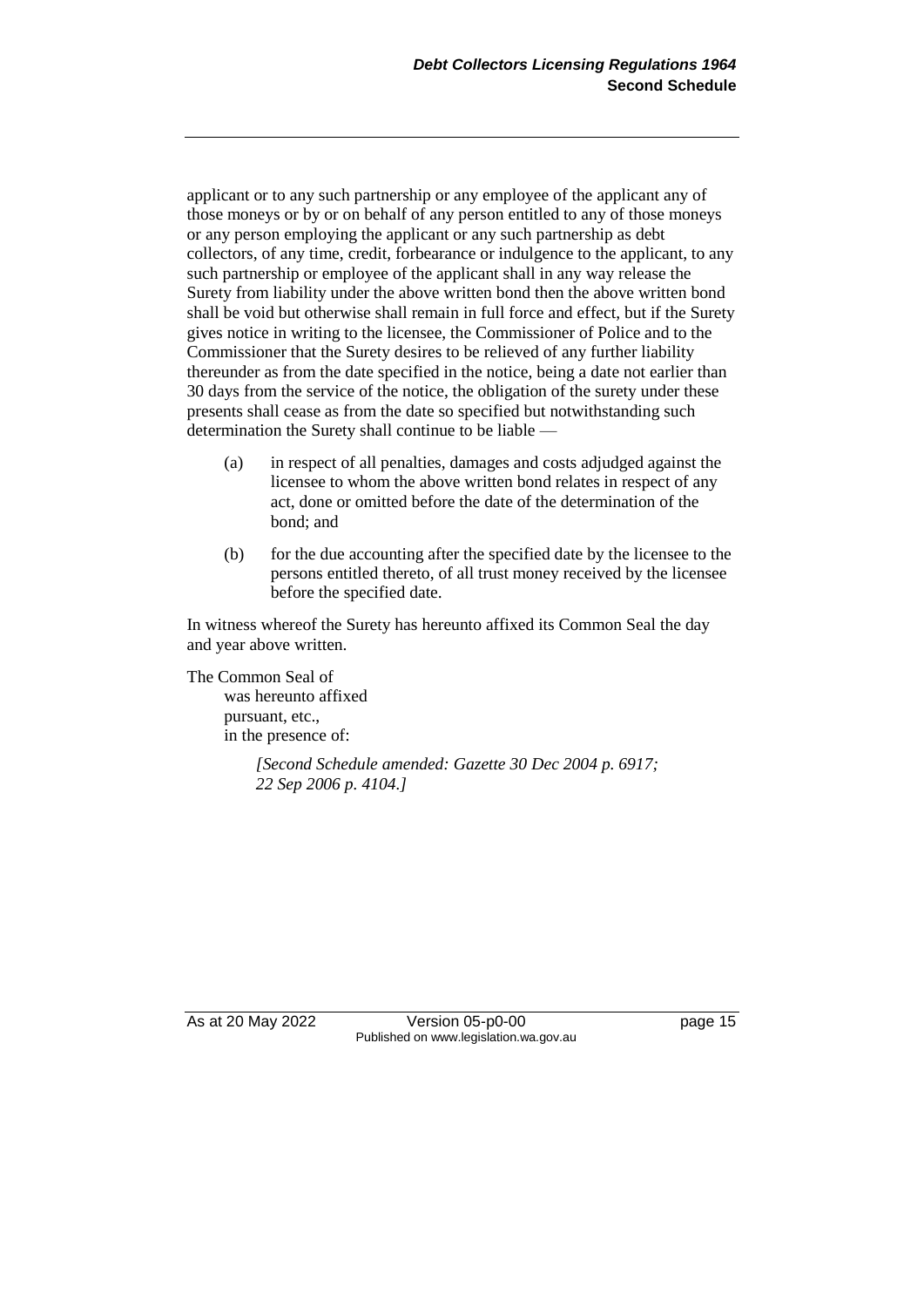# **Third Schedule — Prescribed offences and modified penalties**

[r. 16]

|            | <b>Offences under Debt Collectors Licensing Act 1964</b>         | Modified<br>penalty |
|------------|------------------------------------------------------------------|---------------------|
| s.5        | Unlicensed person carrying on business as a                      | \$40                |
| s. $15(4)$ | Failing to notify Commissioner of opening or                     | \$40                |
|            | <b>Offences under Debt Collectors Licensing Regulations 1964</b> | Modified<br>penalty |
| r. 11      | Using vehicle identifying person as debt                         | \$40                |
| r. 12      | Failing to notify Commissioner of change of                      | \$40                |

*[Heading inserted: Gazette 22 Sep 2006 p. 4104.]*

page 16 Version 05-p0-00 As at 20 May 2022 Published on www.legislation.wa.gov.au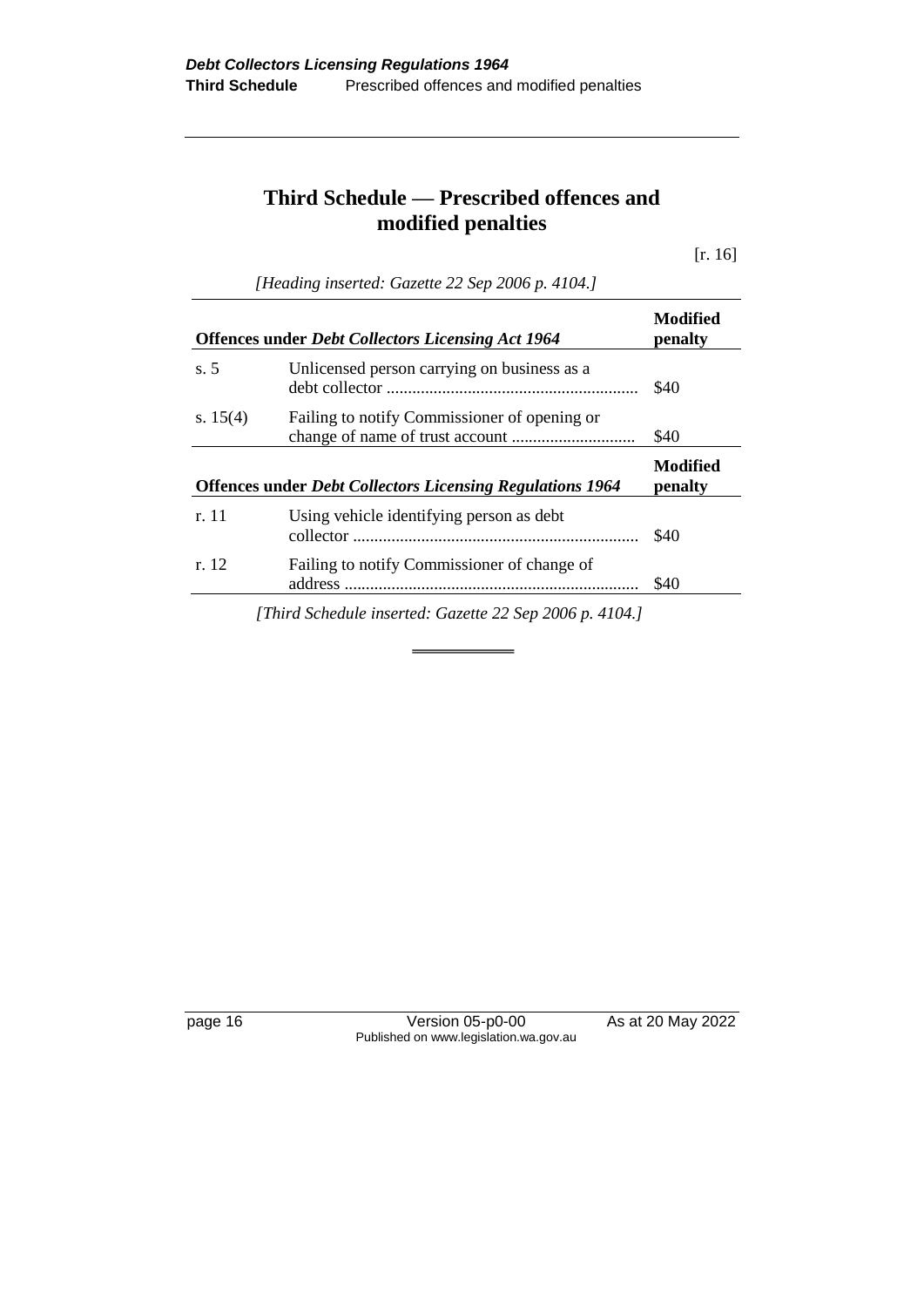# **Notes**

This is a compilation of the *Debt Collectors Licensing Regulations 1964* and includes amendments made by other written laws. For provisions that have come into operation, and for information about any reprints, see the compilation table. For provisions that have not yet come into operation see the uncommenced provisions table.

#### **Compilation table**

| <b>Citation</b>                               | Published                | <b>Commencement</b>                                    |
|-----------------------------------------------|--------------------------|--------------------------------------------------------|
| Debt Collectors Licensing<br>Regulations 1964 | 14 Apr 1965<br>p. 1031-7 | 1 May 1965 (see <i>Gazette</i> 15 Apr<br>1965 p. 1041) |
| Untitled regulations                          | 12 Oct 1965<br>p. 3515   | 12 Oct 1965                                            |
| Untitled regulations                          | 6 Jan 1966<br>p. 1       | 6 Jan 1966                                             |
| Untitled regulations                          | 26 Sep 1975<br>p. 3725   | 1 Oct 1975                                             |

#### **Reprint of the** *Debt Collectors Licensing Regulations 1964* **authorised 17 Apr 1980** (see *Gazette* 22 Apr 1980 p. 1171-8) (includes amendments listed above)

| <b>Debt Collectors Licensing</b><br><b>Amendment Regulations 1983</b> | 28 Oct 1983<br>p. 4370   | 1 Nov 1983 (see r. 2) |
|-----------------------------------------------------------------------|--------------------------|-----------------------|
| <b>Debt Collectors Licensing</b><br><b>Amendment Regulations 1986</b> | 29 Aug 1986<br>p. 3205-6 | 1 Sep 1986 (see r. 2) |
| <b>Debt Collectors Licensing</b><br><b>Amendment Regulations 1988</b> | 12 Aug 1988<br>p. 2771   | 12 Aug 1988           |
| <b>Debt Collectors Licensing</b><br><b>Amendment Regulations 1989</b> | 30 Jun 1989<br>p. 1974   | 1 Jul 1989 (see r. 2) |
| <b>Debt Collectors Licensing</b><br><b>Amendment Regulations 1990</b> | 1 Aug 1990<br>p. 3658    | 1 Aug 1990            |
| <b>Debt Collectors Licensing</b><br><b>Amendment Regulations 1991</b> | 13 Dec 1991<br>p. 6157   | 13 Dec 1991           |
| Debt Collectors Licensing<br><b>Amendment Regulations 1992</b>        | 14 Aug 1992<br>p. 4023   | 14 Aug 1992           |
|                                                                       |                          |                       |

**Reprint of the** *Debt Collectors Licensing Regulations 1964* **as at 9 Mar 2001** (includes amendments listed above)

| Debt Collectors Licensing  | 30 Dec 2004  | 1 Jan 2005 (see r. 2 and <i>Gazette</i> |
|----------------------------|--------------|-----------------------------------------|
| Amendment Regulations 2004 | p. $6915-17$ | 31 Dec 2004 p. 7130)                    |

As at 20 May 2022 Version 05-p0-00 Page 17 Published on www.legislation.wa.gov.au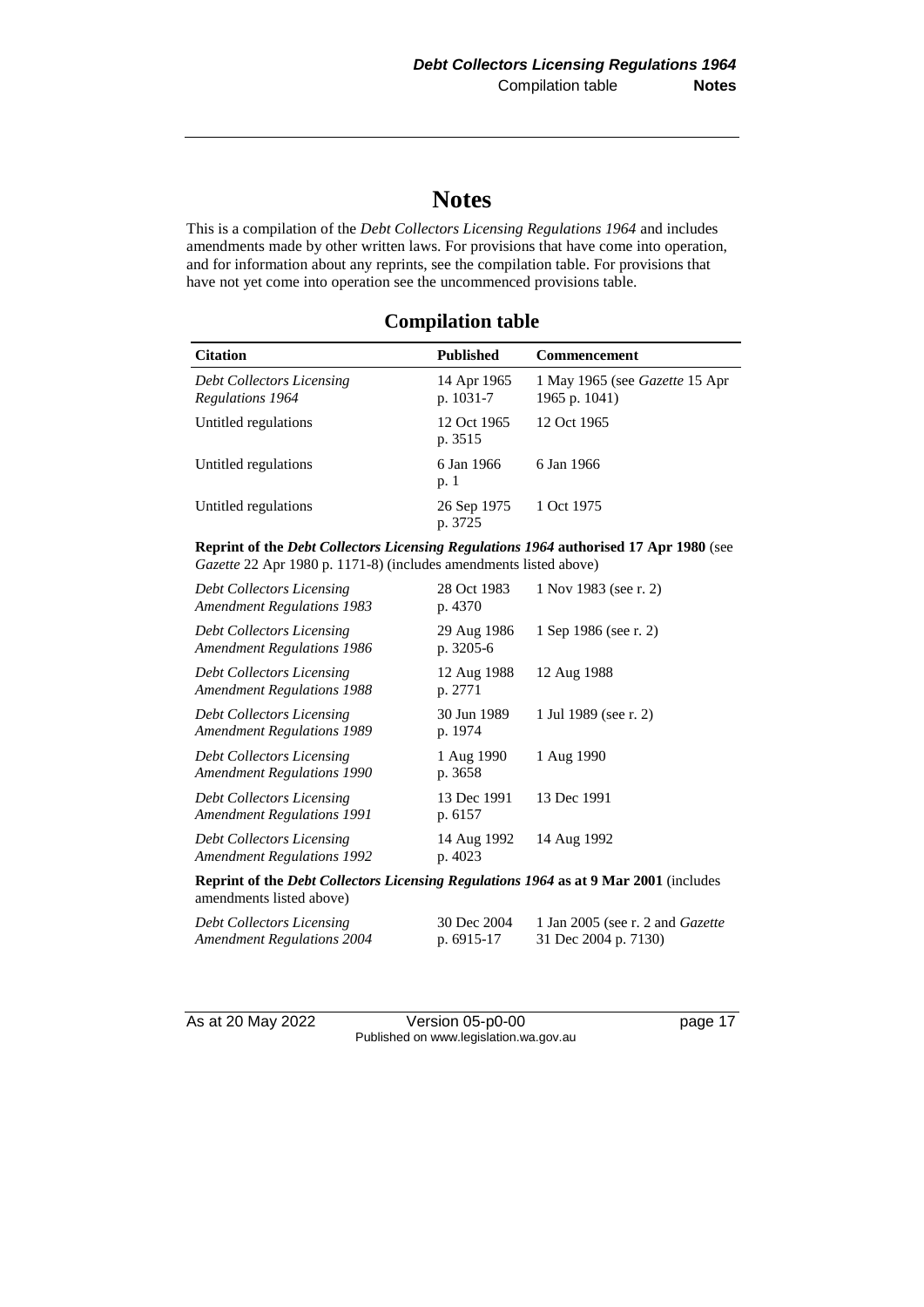| <b>Citation</b>                                                                                                          | <b>Published</b>         | Commencement                                                                                                         |  |
|--------------------------------------------------------------------------------------------------------------------------|--------------------------|----------------------------------------------------------------------------------------------------------------------|--|
| Debt Collectors Licensing<br>Amendment Regulations (No. 2) 2006                                                          | 27 Jun 2006<br>p. 2254   | 1 Jul 2006 (see r. 2)                                                                                                |  |
| <b>Debt Collectors Licensing</b><br><b>Amendment Regulations 2006</b>                                                    | 22 Sep 2006<br>p. 4101-4 | 22 Sep 2006 (see r. 2(a))                                                                                            |  |
| Reprint 3: The Debt Collectors Licensing Regulations 1964 as at 10 Nov 2006 (includes<br>amendments listed above)        |                          |                                                                                                                      |  |
| <b>Debt Collectors Licensing</b><br>Amendment Regulations (No. 3) 2006                                                   | 12 Jan 2007<br>p. 46-7   | 12 Jan 2007                                                                                                          |  |
| <b>Debt Collectors Licensing</b><br><b>Amendment Regulations 2007</b>                                                    | 15 Jun 2007<br>p. 2771-2 | r. 1 and 2: 15 Jun 2007<br>(see r. $2(a)$ );<br>Regulations other than r. 1 and 2:<br>1 Jul 2007 (see r. $2(b)(i)$ ) |  |
| <b>Debt Collectors Licensing</b><br><b>Amendment Regulations 2008</b>                                                    | 17 Jun 2008<br>p. 2549   | r. 1 and 2: 17 Jun 2008<br>(see r. $2(a)$ );<br>Regulations other than r. 1 and 2:<br>1 Jul 2008 (see r. 2(b))       |  |
| <b>Debt Collectors Licensing</b><br><b>Amendment Regulations 2009</b>                                                    | 23 Jun 2009<br>p. 2437   | r. 1 and 2: 23 Jun 2009<br>(see r. $2(a)$ );<br>Regulations other than r. 1 and 2:<br>1 Jul 2009 (see r. 2(b))       |  |
| Reprint 4: The <i>Debt Collectors Licensing Regulations 1964</i> as at 21 Aug 2009 (includes<br>amendments listed above) |                          |                                                                                                                      |  |
| <b>Debt Collectors Licensing</b><br><b>Amendment Regulations 2010</b>                                                    | 25 Jun 2010<br>p. 2844-5 | r. 1 and 2: 25 Jun 2010<br>(see r. $2(a)$ );<br>Regulations other than r. 1 and 2:<br>1 Jul 2010 (see r. 2(b))       |  |
| <b>Debt Collectors Licensing</b><br><b>Amendment Regulations 2011</b>                                                    | 22 Jun 2011<br>p. 2345-6 | r. 1 and 2: 22 Jun 2011<br>(see r. $2(a)$ );<br>Regulations other than r. 1 and 2:<br>1 Jul 2011 (see r. 2(b))       |  |
| <b>Debt Collectors Licensing</b><br><b>Amendment Regulations 2012</b>                                                    | 15 Jun 2012<br>p. 2585-6 | r. 1 and 2: 15 Jun 2012<br>(see r. $2(a)$ );<br>Regulations other than r. 1 and 2:<br>1 Jul 2012 (see r. 2(b))       |  |
| <b>Debt Collectors Licensing</b><br>Amendment Regulations (No. 2) 2013                                                   | 27 Jun 2013<br>p. 2677-8 | r. 1 and 2: 27 Jun 2013<br>(see r. $2(a)$ );<br>Regulations other than r. 1 and 2:<br>1 Jul 2013 (see r. 2(b))       |  |

page 18 Version 05-p0-00 As at 20 May 2022 Published on www.legislation.wa.gov.au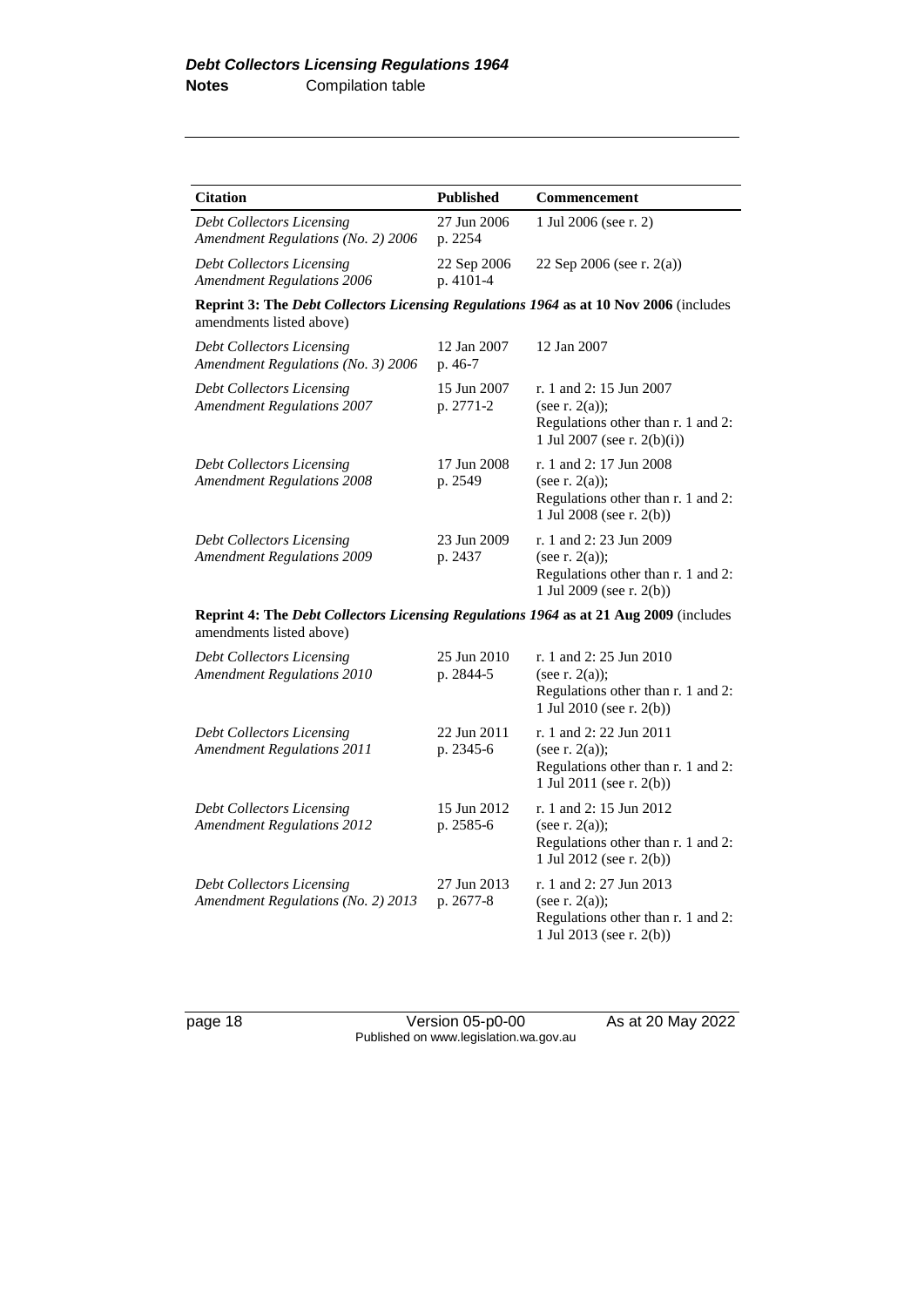| <b>Citation</b>                                                                                                  | <b>Published</b>           | Commencement                                                                                                                                       |  |
|------------------------------------------------------------------------------------------------------------------|----------------------------|----------------------------------------------------------------------------------------------------------------------------------------------------|--|
| <b>Debt Collectors Licensing</b><br><b>Amendment Regulations 2013</b>                                            | 20 Aug 2013<br>p. 3828     | r. 1 and 2: 20 Aug 2013<br>(see r. $2(a)$ );<br>Regulations other than r. 1 and 2:<br>21 Aug 2013 (see r. 2(b) and<br>Gazette 20 Aug 2013 p. 3815) |  |
| Reprint 5: The Debt Collectors Licensing Regulations 1964 as at 2 May 2014 (includes<br>amendments listed above) |                            |                                                                                                                                                    |  |
| <b>Debt Collectors Licensing</b><br><b>Amendment Regulations 2014</b>                                            | 17 Jun 2014<br>p. 1962-3   | r. 1 and 2: 17 Jun 2014<br>(see r. $2(a)$ );<br>Regulations other than r. 1 and 2:<br>1 Jul 2014 (see r. 2(b))                                     |  |
| <b>Debt Collectors Licensing</b><br><b>Amendment Regulations 2015</b>                                            | 23 Jun 2015<br>p. 2170-1   | r. 1 and 2: 23 Jun 2015<br>(see r. $2(a)$ );<br>Regulations other than r. 1 and 2:<br>1 Jul 2015 (see r. 2(b))                                     |  |
| <b>Commerce Regulations Amendment</b><br>(Fees and Charges) Regulations 2016<br>Pt. 7                            | 3 Jun 2016<br>p. 1745-73   | 1 Jul 2016 (see r. 2(b))                                                                                                                           |  |
| <b>Commerce Regulations Amendment</b><br>(Fees and Charges) Regulations 2017<br>Pt. 9                            | 23 Jun 2017<br>p. 3213-52  | 1 Jul 2017 (see r. 2(b))                                                                                                                           |  |
| <b>Licensing Provisions Regulations</b><br>Amendment Regulations 2017 Pt. 3                                      | 27 Jun 2017<br>p. 3408-16  | 1 Jul 2017 (see r. 2(b))                                                                                                                           |  |
| Commerce and Industrial Relations<br>Regulations Amendment (Fees and<br>Charges) Regulations 2018 Pt. 8          | 25 Jun 2018<br>p. 2325-53  | 1 Jul 2018 (see r. 2(b))                                                                                                                           |  |
| Commerce and Industrial Relations<br>Regulations Amendment<br>(Administration) Regulations 2018<br>Pt. 2         | 2 Oct 2018<br>p. 3794-6    | 3 Oct 2018 (see r. 2(b))                                                                                                                           |  |
| <b>Commerce Regulations Amendment</b><br>(Fees and Charges) Regulations 2019<br>Pt. 8                            | 18 Jun 2019<br>p. 2077-115 | 1 Jul 2019 (see r. 2(b))                                                                                                                           |  |
| Debt Collectors Licensing Amendment<br>Regulations 2019                                                          | 25 Jun 2019<br>p. 2191-2   | r. 1 and 2: 25 Jun 2019<br>(see r. $2(a)$ );<br>Regulations other than r. 1 and 2:<br>26 Jun 2019 (see r. 2(b))                                    |  |
| <b>Commerce Regulations Amendment</b><br>(Infringement Notices)<br>Regulations 2020 Pt. 10                       | SL 2020/163<br>25 Sep 2020 | 29 Sep 2020 (see r. 2(b) and<br>SL 2020/159 cl. 2(a))                                                                                              |  |

As at 20 May 2022 Version 05-p0-00 page 19 Published on www.legislation.wa.gov.au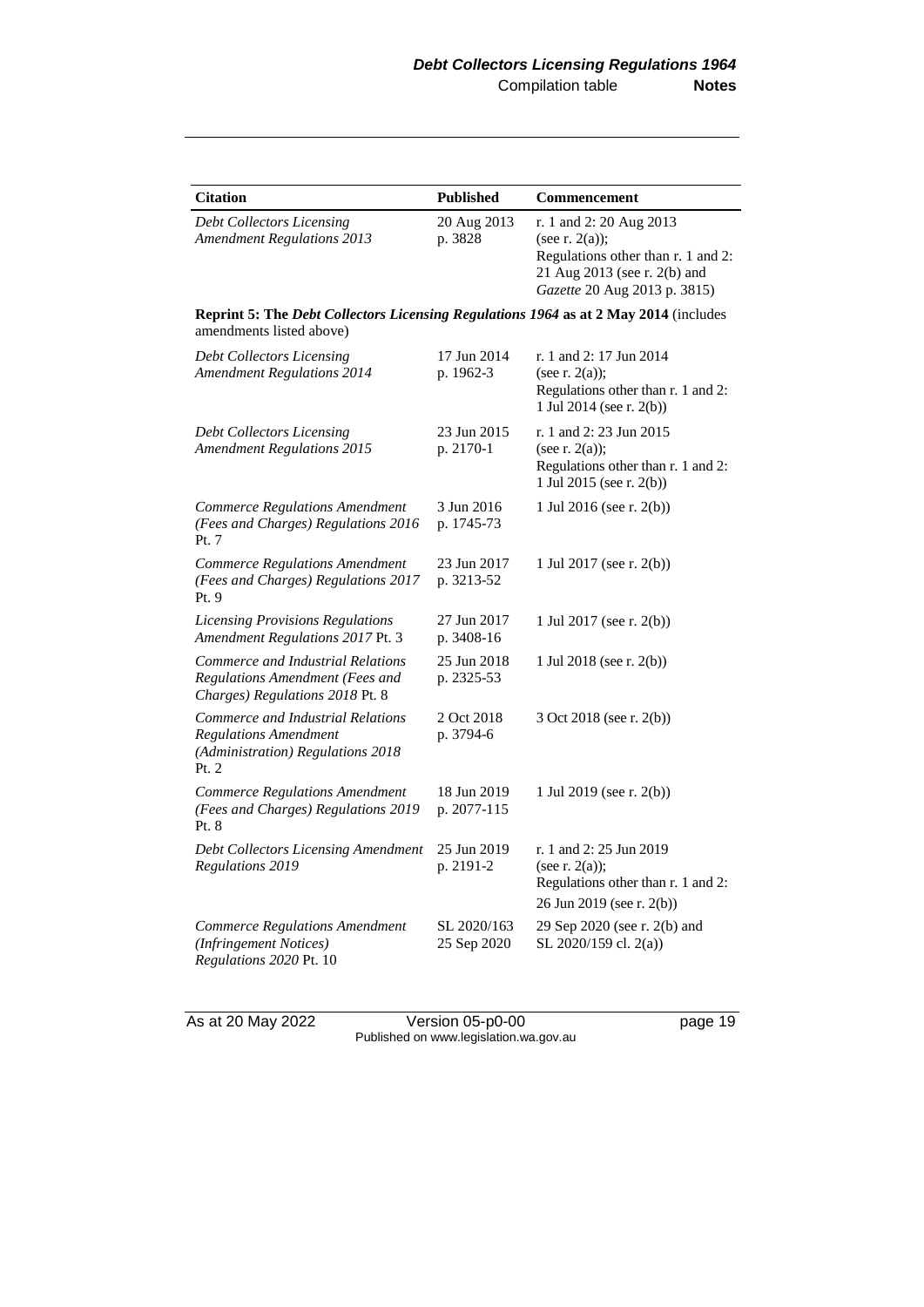| <b>Citation</b>                                                                           | <b>Published</b>           | <b>Commencement</b>         |
|-------------------------------------------------------------------------------------------|----------------------------|-----------------------------|
| Commerce Regulations Amendment<br>(COVID-19 Response) Regulations<br>$(No. 2)$ 2020 Pt. 7 | SL 2020/196<br>27 Oct 2020 | 28 Oct 2020 (see r. 2(b))   |
| Commerce Regulations Amendment<br>(Fees and Charges) Regulations 2021<br>Pt.9             | SL 2021/86<br>21 Jun 2021  | 1 Jul 2021 (see r. $2(b)$ ) |

#### **Uncommenced provisions table**

To view the text of the uncommenced provisions see *Subsidiary legislation as made* on the WA Legislation website.

| <b>Citation</b>                                                               | <b>Published</b>          | <b>Commencement</b>      |
|-------------------------------------------------------------------------------|---------------------------|--------------------------|
| Commerce Regulations Amendment<br>(Fees and Charges) Regulations 2022<br>Pt.7 | SL 2022/59<br>20 May 2022 | 1 Jul 2022 (see r. 2(b)) |

#### **Other notes**

<sup>1</sup> Under the *Consumer Affairs Act 1971* s. 4(3), references, however expressed, in any other Act or in any regulation, notice, proclamation, or statutory instrument of any kind made, published or in force under that or any other Act to the Commissioner for Consumer Protection are, unless the context requires otherwise, read and construed as references to the Commissioner for Fair Trading as defined by the *Consumer Affairs Act 1971*.

The *Machinery of Government (Miscellaneous Amendments) Act 2006* s. 151(5) provides that a reference to the Commissioner for Fair Trading is to have effect as if it had been amended to be a reference to the Commissioner as defined by the *Consumer Affairs Act 1971*.

page 20 Version 05-p0-00 As at 20 May 2022 Published on www.legislation.wa.gov.au